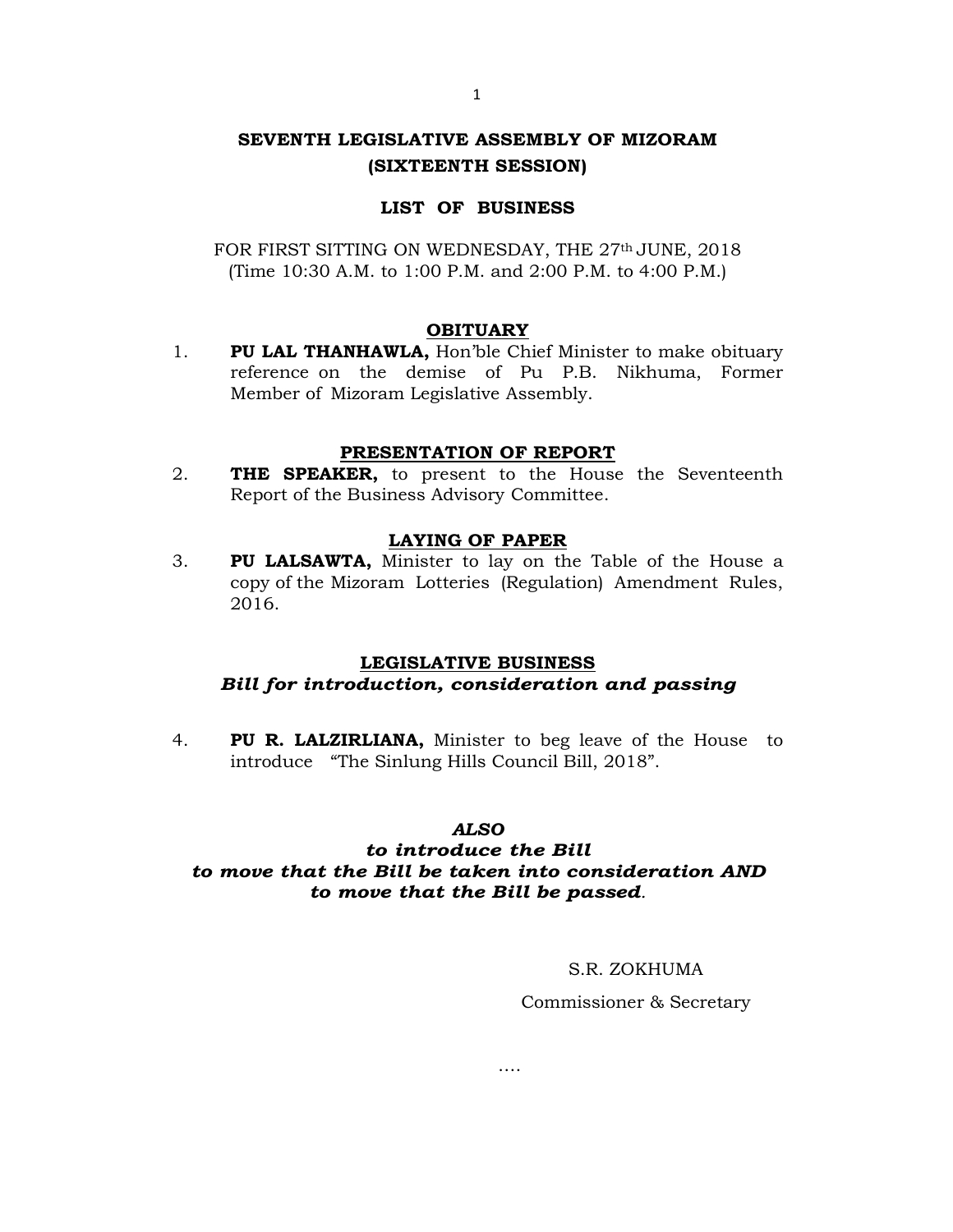**SPEAKER :** A good man brings good things out of the good stored up in him, and an evil man brings evil things out of the evil stored up in him.

Matthew 12:35

We will observe Obituary Reference in respect of the departed Member Pu P.B. Nikhuma, Ex-Dy. Minister and I request Pu Lal Thanhawla, Hon' Chief Minister and leader of the House to deliver the eulogy.

**PU LAL THANHAWLA, CHIEF MINISTER:** Pu Speaker, it is sad that today we are compelled to observe obituary reference in respect of the departed former member, Pu P.B. Nikhuma.

Pu P.B. Nikhuma, Ex-Minister died at the age of 89 on  $11<sup>th</sup>$  April, 2018 at 7:30 PM in Aizawl Civil Hospital. He was born at Hnahlan in 1929 to be the third child of Pu Chhunbura and Pi Chhingzovi among his 6 brothers and 4 sisters. He married Pi Chuaubuangi  $d$  Pu Kamlova at Lunglei on  $31<sup>st</sup>$  July, 1953 and had 6 sons, 2 daughters and 34 grandchildren.

He passed his Matric from Residential High School, Imphal and he was a Manager at Pu Buangthanga's business in 1952 and then settled at Lunglei. He entered politics and joined Mizo Union in 1963 and was elected a Secretary at Divisional Headquarter (Lunglei) the very same year. He was elected as a representative of Buarpui Constituency through Mizo Union party in 1972, April (the first UT election). He was the Dy. Minister and was allotted Medical & Family Planning Department and Local Administration Department under Pu Ch. Chhunga's Ministry. He was also the General Secretary when Mizo Union merged with Indian National Congress and the party leaders appointed him as MPCC Lifetime General Secretary for his regularity and hard work.

He was the first President at TKP Rahsi Veng Unit and was also the first life member at YMA. He was the first Managing Board Chairman at Aizawl West College and he was also the Chairman of ZENICS in 1995-1998. He was also among the pioneers who established Dinthar high School.

He was a healthy and happy man but he became sickly at the end of 2017. He was admitted at CARE Hospital on  $26<sup>th</sup>$  Feb, 2018 and then at Aizawl Civil Hospital ICU since he made no progress even after a week. Investigations showed that he had a brain tumor and a fluid in his lungs. He made progress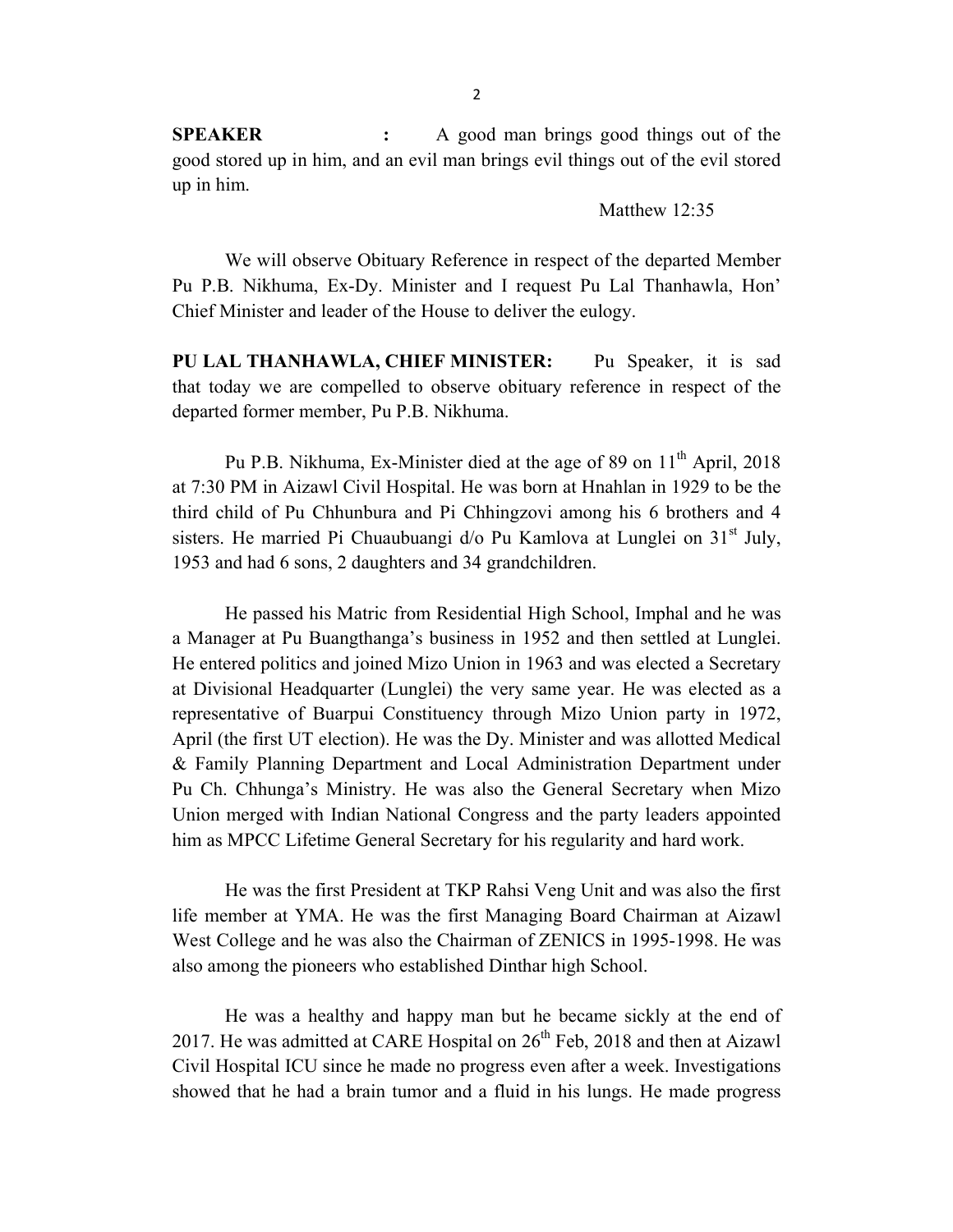and he was discharged from ICU and admitted to cabin on  $9<sup>th</sup>$  March, 2018. However, he died on  $11<sup>th</sup>$  April, 2018 at 7:30 PM.

Pu P.B. Nikhuma started his business career at Buangthanga & Bros at Lunglei and then settled in Aizawl after he was elected as an MLA. He was a friendly, hardworking and eloquent person and he was also involved in many society and church activities. Pu Speaker, losing him is a great loss and I pray that God be with his family.

**PU LALRUATKIMA :** Pu Speaker, Pu P.B. Nikhuma's parents were teachers and they were blessed with many children. They celebrated their Diamond jubilee in 2013 as well.

Pu P.B. Nikhuma finished his matriculation from Imphal and settled at Lunglei for a job and then got married. He started his political career and became the Mizo Union General Secretary at Divisional headquarters. He was an eloquent person and he was elected as a representative of Buarpui Constituency in UT election, 1972. He was elected Dy. Minister on  $26<sup>th</sup>$  July, 1972 under Pu Ch. Chhunga's ministry and looked after Medical & Family Planning and LAD. He was also handed the charge of MPCC lifetime General Secretary and he was the first Life member at YMA. He was a hard working man and gave his best for the state and society. He was the first Managing Board Chairman of Aizawl West College and was among the pioneers who established Dinthar High School.

He was the Chairman of ZENICS in 1995-1998 and he was a studious person. He became sick at the end of last year and had a brain and lung tumor. He received many support from the Church community, friends, family, party etc but his illness deteriorated and died on 11<sup>th</sup> April.

We deeply mourn the loss of Pu P.B. Nikhuma and we pray that God be with his family. Thank you.

## **SPEAKER :** Pu Romawia.

**PU R. ROMAWIA, MINISTER:** Pu Speaker, Pu P.B. Nikhuma was among the best leaders of Mizo Union from the southern region and he was also a hardworking and down to earth person. He set a great example for us and losing him is a great loss. Thank you.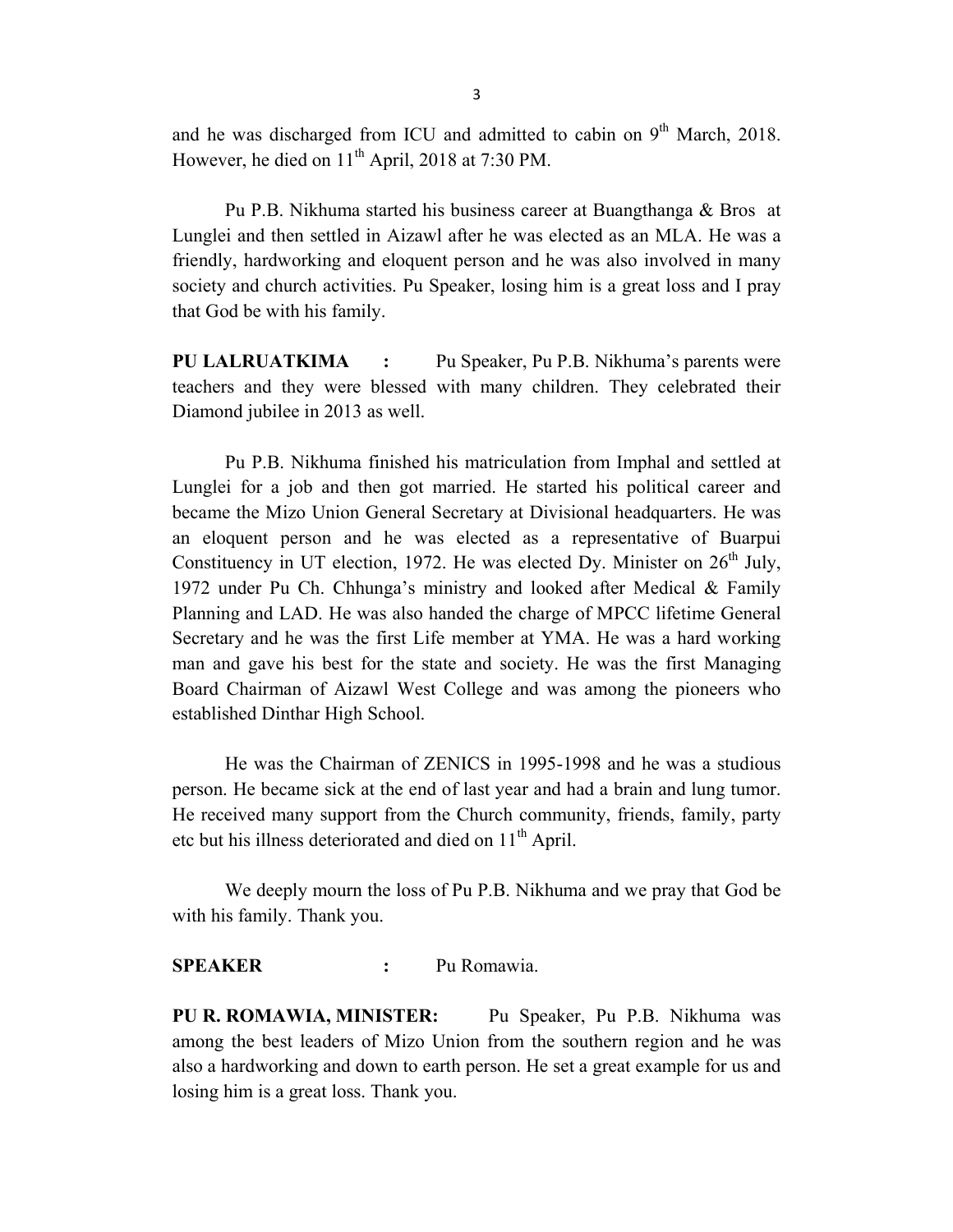**SPEAKER :** He was a good and kind neighbor when he was a Dy. Minister and I was a Dy. Speaker. He is lucky that all the members are present today and the House may now stand in silence for a minute as a mark of respect to the departed leader. (*The members stood in silence for a minute*)

We will proceed to another business. Business Advisory Committee had a meeting on 20.6.2018 and a programme was prepared for this session. The copy is distributed and the House needs to approve BAC Report. Can we all approve it?

**PU LALRUATKIMA :** Pu Speaker, before distributing the BAC Report.

**SPEAKER :** Let the copies be distributed.

**PU LALRUATKIMA :** I have something to say before approving it. Pu Speaker, the Governor issued summons on  $11<sup>th</sup>$  June but I received the notification on  $12^{th}$  June at 8:00 PM. Our rule book Chapter-2, section III said "the date and place for session of the House, at least 15 days before the date of commencement of the session" and Chapter-8, section-36 said "unless the Speaker otherwise directs not less than 15 clear days notice of a question shall be given". So, we are not given the time to submit questions and it seems that the members do not have privilege.

**SPEAKER :** This was mentioned before…..

**PU LAL THANHAWLA, CHIEF MINISTER:** Pu Speaker, our leaders are quite careful and this session is an emergent because we are afraid that we might look for someone to blame on Lotteries Amendment Bill. Sinlung Hills Development Council Bill also is an urgent matter because an agreement was made and a bill needs to be passed so as to confirm the agreement. We have no idea when election will be held or the next session but 6 months should not fall in between the 2 sessions.

**PU LALRUATKIMA :** Pu Speaker, the Memorandum of Settlement between the Govt. of Mizoram and Hmar People's Convention Democratic was held on  $2<sup>nd</sup>$  April, 2018 and almost 2 months had passed. No time is given for questions and it is not notified as an emergency.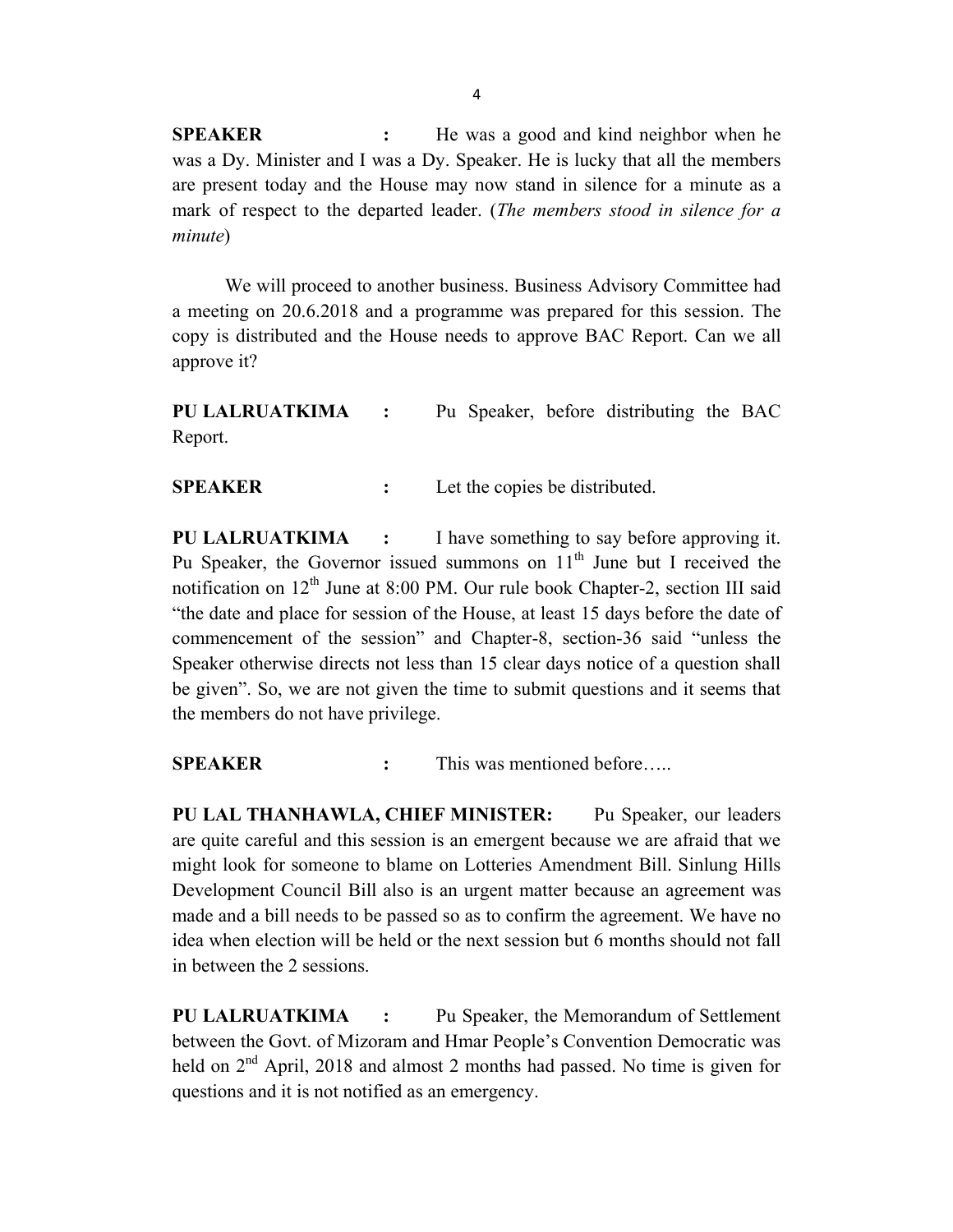**SPEAKER :** Counting from  $12^{th}$  to  $26^{th}$ , the  $26^{th}$  was exactly the  $15<sup>th</sup>$  day and the Chief Minister had also mentioned that it is an emergent even if the word 'emergency' is not written.

**Dr. K. BEICHHUA :** Pu Speaker, the word 'emergency' is not written and no questions could be made. This looks intentional and it seems the ruling ministry is afraid that we would make questions.

**PU LAL THANHAWLA, CHIEF MINISTER:** Pu Speaker, we are not afraid and we are eager to give answers on the mishaps.

**SPEAKER :** It may be a mistake but there is nothing to be afraid of. I have presented Business Advisory Committee Report and do we all agree? (*Members: Agreed*). Let the copies be distributed.

**PU VANLALZAWMA :** We have not yet receive the copy, are we not supposed to approve it after seeing the copy?

**SPEAKER :** We will proceed to Laying of Papers and I request Hon. Minister, Pu Lalsawta.

**PU LALSAWTA, MINISTER:** Pu Speaker, on the recommendation of the Governor and with your permission, I lay on the Table of the House, "The Mizoram Lotteries (Regulation) Amendment Rules, 2016".

**SPEAKER :** Let the copies be distributed. I request Pu R. Lalzirliana, Hon. Minister to move the House to introduce "The Sinlung Hills Council Bill, 2018".

**PU R. LALZIRLIANA, MINISTER :** Pu Speaker, I move the House to introduce "The Sinlung Hills Council Bill, 2018".

**SPEAKER :** Do we all agree? Let it be introduced and be moved for discussion.

**PU R. LALZIRLIANA, MINISTER:** Pu Speaker, Chapter 36, clause 'c' states "is not registered as a voter in the electoral roll of the Village Council within the State". The 'state' refers to Mizoram because this bill is to be used in Sinlung Council and not outside the state. Section 43, clause 4 states "The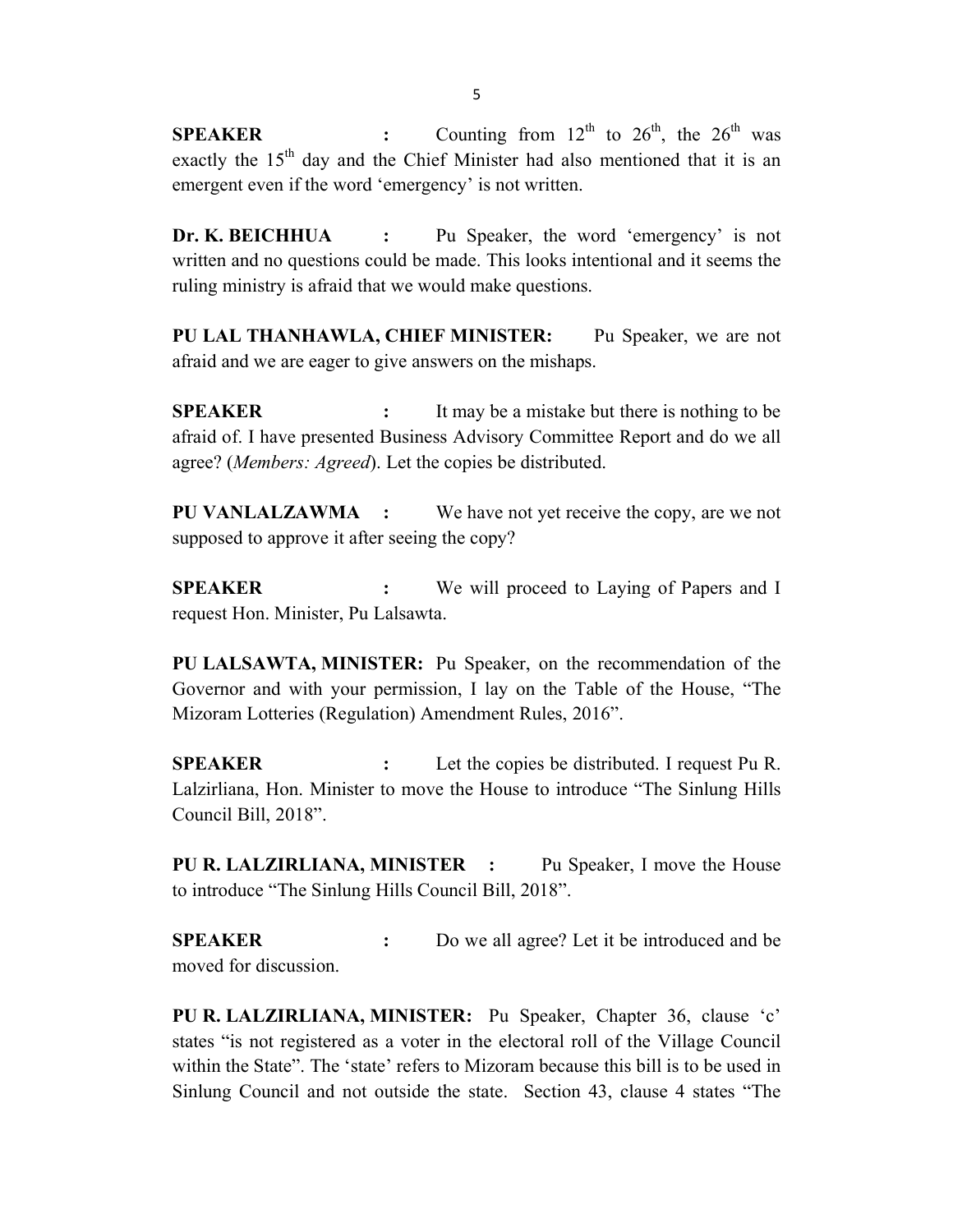following shall be deposited to the general council fund and 'b' states "All receipts on account of the nation rates". Here, 'rate' is used to define tax and fees.

I beg the House for a correction on sec 53 and add 'The Chief Executive member, Executive Member, Officers and Employees'. It is impressive that this bill is introduced and I beg the members to take note of what I am saying.

We had conflicts with our Hmar brothers for a very long time and Hmar Peoples' Convention (HPC) was found in 1986 with a demand for Autonomous District Council. Memorandum of Settlement was signed between Mizo Govt. and HPC on 27.7.1994 and the Govt. also gave rehabilitation package to HPC as per the agreement. Sinlung Hills Development Council was later established and Govt. offices were opened within the Council. Interim Council was also established to look after Sinlung Hills Development Council.

Unfortunately, Hmar Peoples' Convention Democratic (HPCD) was formed in 1996 at Cachar District by some leaders who were not satisfied with the terms of the agreement and continued with their demand for a separate autonomous district council under the  $6<sup>th</sup>$  schedule. HPCD continue to battle the Govt. and terrorize the people. A spate of violence was also experienced in the state resulting in the deaths of Mizoram policemen and even ambushed Mizoram Legislative Assembly Subject Committee at Zokhawthiang on 28.3.2015. It is impossible today to mention all the actions carried out by HPCD and the Govt. opposed autonomous district council because it is possible that the brotherhood among several ethnics could be destroyed.

The Village Council Coordination Committee within Sinlung Hills Development Council requested Pu Lal Thanhawla in 2009-2010 to take measures for agreement and the CYMA, Hmar Students Association and Hmar youth Association also requested the Govt. to have a peace talk.

The HPCD also requested a political level talk in 2010 and the two teams had their talks and signed the Suspension of Operation on 11<sup>th</sup> Nov, 2010 for a period of 6 months. The relation between them experienced a rough weather and the two teams signed an agreement for SoO for 6 months duration on 31<sup>st</sup> Jan, 2013. However, the talk was terminated because HPCD insisted on demanding autonomous district council under the  $6<sup>th</sup>$  schedule and the state Govt. rejected the condition. The peace talk was held again on 10/6/2016 under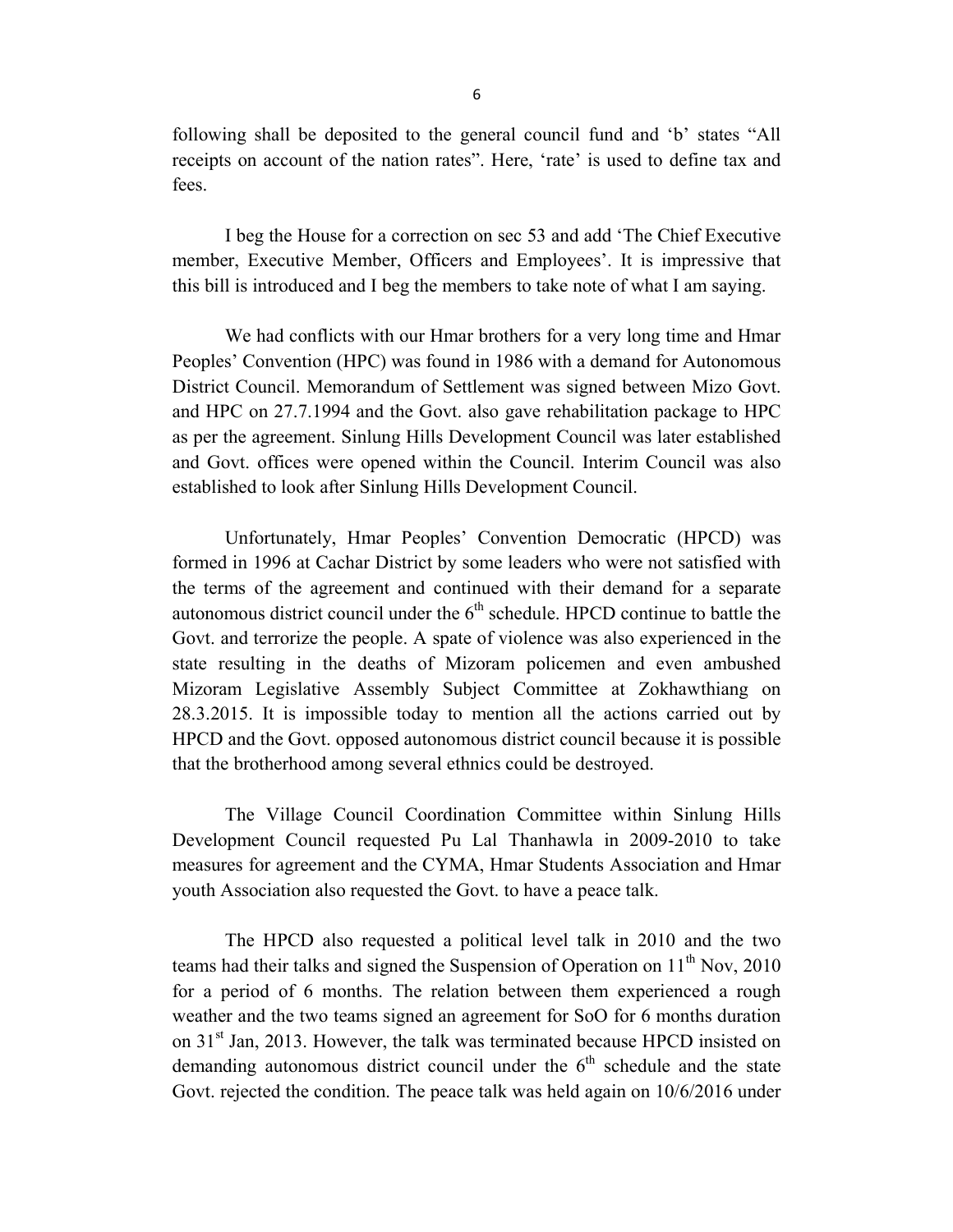a pleasant environment and the HPCD also did not insist on autonomous district council anymore. However, the peace parley had culminated in an agreement with more autonomy to the existing SHDC and MoS between Mizoram and HPCD was signed on 2/4/2018. An agreement requires give and take where we lose some and gain some. The following are a few provisions that we came into terms –

- a. There shall be a Council to be called the Sinlung Hills Council within the state of Mizoram comprising of the areas of the Village Councils as may be notified by the Govt. from time to time in the official Gazette.
- b. The General Council shall consist of 14 members of which 12 shall be directly elected and 2 shall be nominated by the Govt. in consultation with the Council.
- c. The Chief Executive Member will nominate 4 members to be appointed by the Govt. as Executive Members from amongst the Members.
- d. The term of office of the General Council shall be 5 years
- e. Every Member of the General Council shall be entitled to such allowances as may be fixed by the General Council and approved by the Govt.
- f. The General Council shall meet at least once in every 4 months for transaction of its business.
- g. There shall be a Secretariat for the SHC Headquarters headed by a Secretary to be posted by the Govt. in consultation with the Chief Executive Member.
- h. The General Council may prepare in each financial year a Supplementary estimate providing for any modification of its budget for the year and may submit to the Govt. for approval.
- i. The Govt. shall make rules for the purpose of holding election to the General Council.
- j. The Govt. shall, as soon as possible, take steps for the constitution of an Interim Executive Council by nomination until the General Council is constituted under this Act.

Thank you Pu Speaker and I beg the House to agree with me.

**SPEAKER :** We will start the discussion and each member will be given 10 minutes. Pu Piana.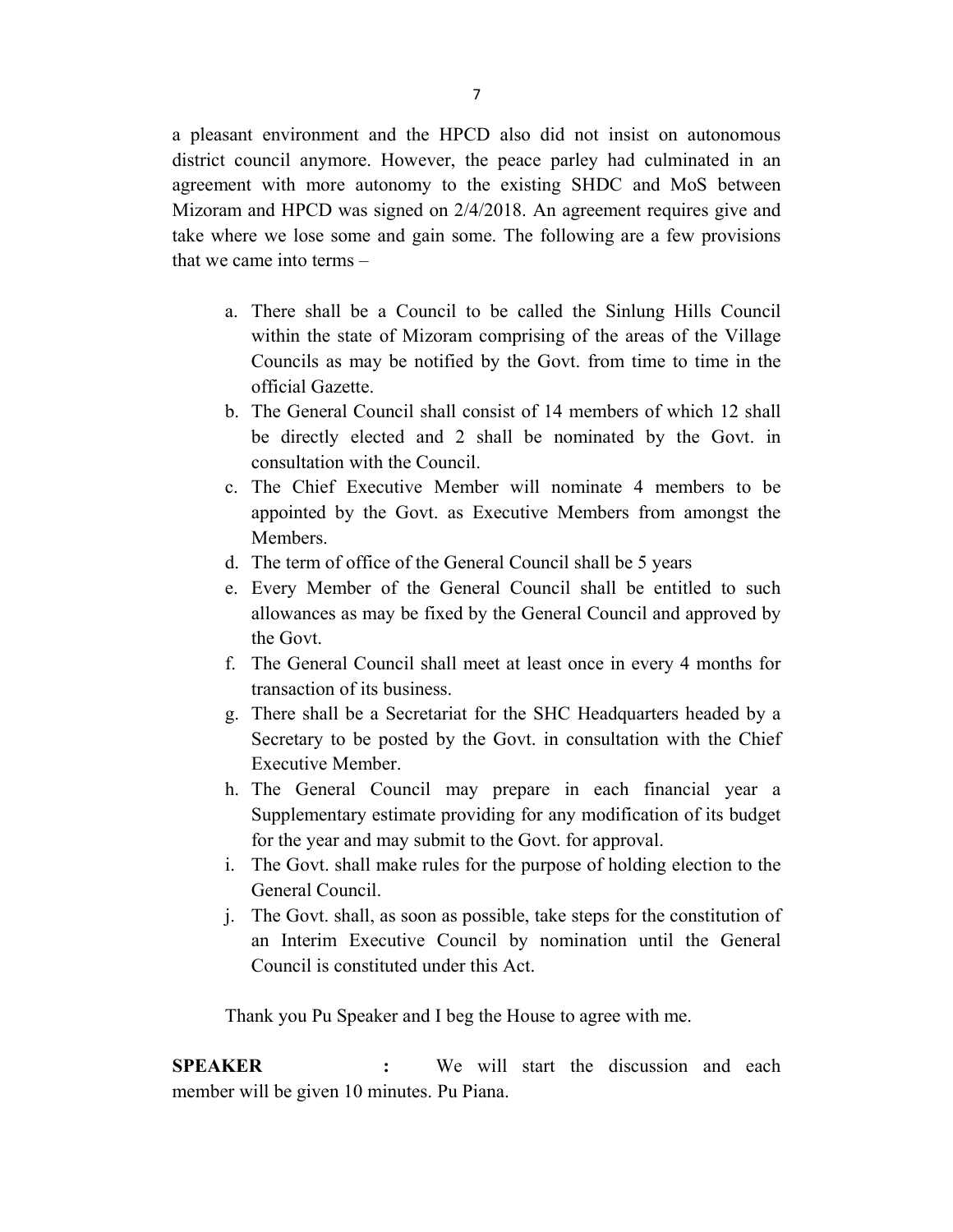**PU R.L. PIANMAWIA :** Thank you, Pu Speaker. It is impressive that "The Sinlung Hills Council Bill, 2018" is introduced and we remember the lives that were lost.

The Home Minister was wrong when he said Subject Committee and it is the Assurance Committee that was ambushed. There may be different opinions today but this agreement was made on trust and it is appreciating that peace talks and agreements are settled despite all the disputes.

CID leaders and our policemen also gave their best and I would like to thank them for their hard work. The people of Mizoram also need to work together in order to strengthen this agreement and I beg the people to continue their prayers as well. So, I beg the House to unanimously passed "The Sinlung Hills Council Bill, 2018".

I suggest changing the number of member of the General Council with 12 members to be nominated directly and 2 members to be nominated by the Govt. However, 3 members were nominated by the Govt. before. So, there are 3 MLAs in HPCD area and things can be a little complicated. Thank you, Pu Speaker.

## **SPEAKER :** Pu Z.S. Zuala.

**Lt. Col. Z.S. ZUALA :** Pu Speaker, it would be impressive to know the areas and boundaries and let us hope that the taxes, royalty and forest products to be shared with the Govt. are soon settled. The council has power to acquire and Tuirial Hydel Project might be within their area; I hope the rules are enforced accordingly. It seems it will also has power on moveable and immovable property and the delimitation needs to be made carefully. It would also be appreciated to know if the fund will be of direct funding and if higher authority will be given. Traders are often free within the district council area and we need to be careful as well. This is an excellent Rule which leads towards peace and I support it to be passed. Thank you.

**Er. LALRINAWMA :** Pu Speaker, I thank for the opportunity to discuss about passing the Sinlung Hills Council Bill here today.

With the upcoming anniversary of 'Remna Ni', I think it is quite a coincident to have discussion on the Sinlung Hills Council Bill which also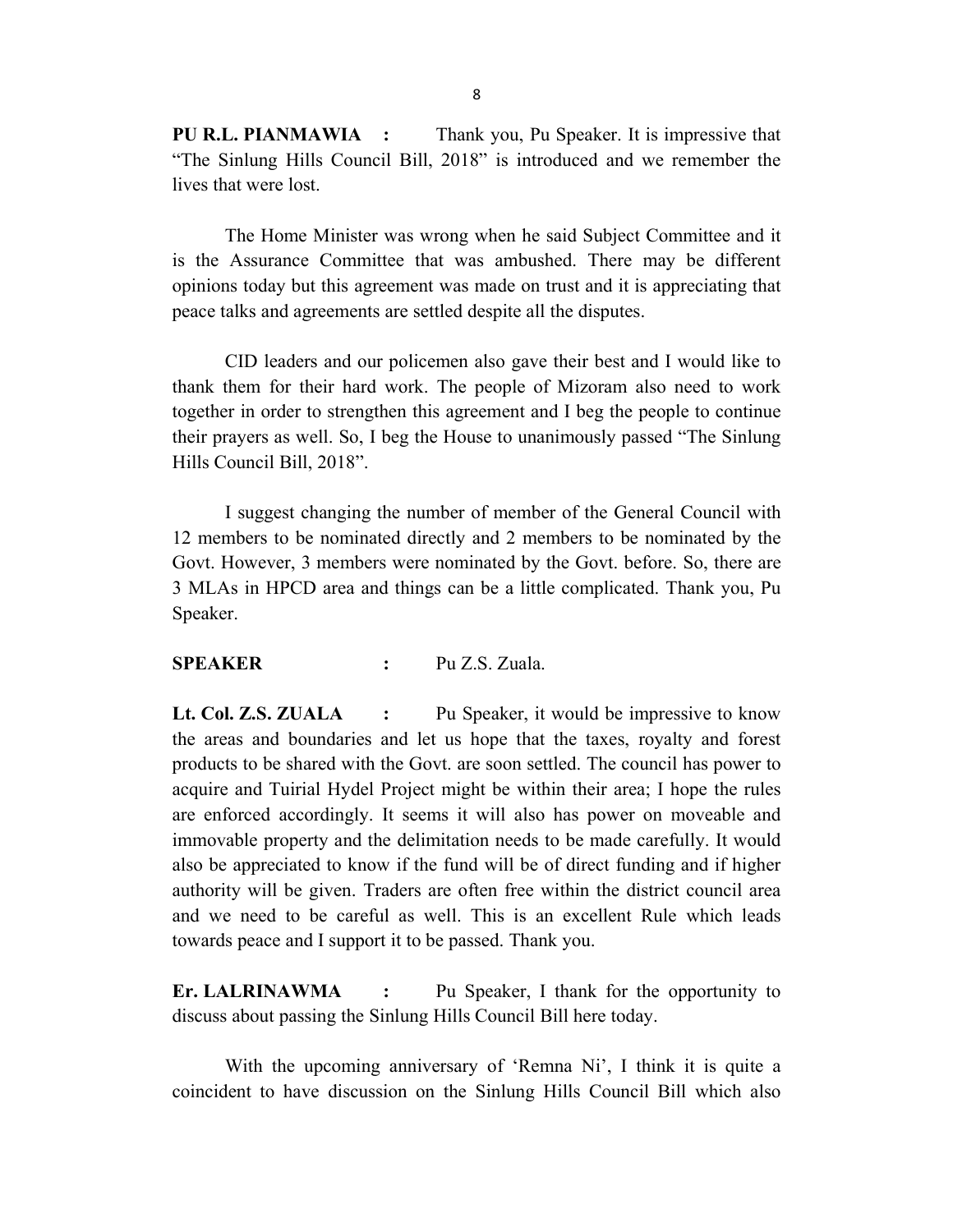concern for peace. Numbers of Bills had already been passed since we have been here in the House as a member in which most of such bills were laid with a specific jurisdiction. However, section 1 of the Bill bluntly stated that "it shall extend to areas as may notify by the Govt. from time to time" but without the area being specified. I do not understand why it is done like this or if there is something undisclosed in the process. I opine it is unbecoming for the House to take up incomplete bill to be passed.

Regarding the nominated seat which is proposed as 2 seats, I think it should clearly be specified to whom such nominated seats will be given. Whereas the same is clearly specified in the Council Bill of other states that such seats may be filled in by the like woman, a religious leader or a member from minorities. I am afraid this may entail some sorts of confusion when allotment of such seats is determined unless the case is clearly specified beforehand.

Regarding the term of appointment of the Secretary, I am concern as to whether the term for extension of this important post is clearly underlined. I opine the point given in Section 16 of this Bill is vague as only the term of such extension is given but not of when it will be applied and for how long.

Regarding Section 36, Disqualification for Members of the General Council, I do support the opinion that just 18 years of age as inappropriate. As of the point in sub-Section C, it seems that there is no clear definition as to whether such Member should be of those who enrolled his or her name in the electoral roll of a Village Council within the state or if only those who is within the area of such council. As pointed out earlier, this could be interpreted as anyone from outside also has the right to contest in the election of such Council. In that case, I believe it is more specific if the term "within the state" is changed as "within the Council" for it will forbid anyone from outside the Council area to contest for the same. It will be much appreciated if the Hon. Minister later defines the meaning of 'Village Council" refers here. I appreciate that concerned MLA is not appointed as ex-officio of the Council or AMC as it is done in other states.

Pu Speaker, from my experiences as a member of various Legislative Committees such as PAC and the Estimate Committee, I suggest any fund of the Council as refers in Section 42 is issued through Treasury of the state Govt. since it is often a problem to deal with financial management of any of the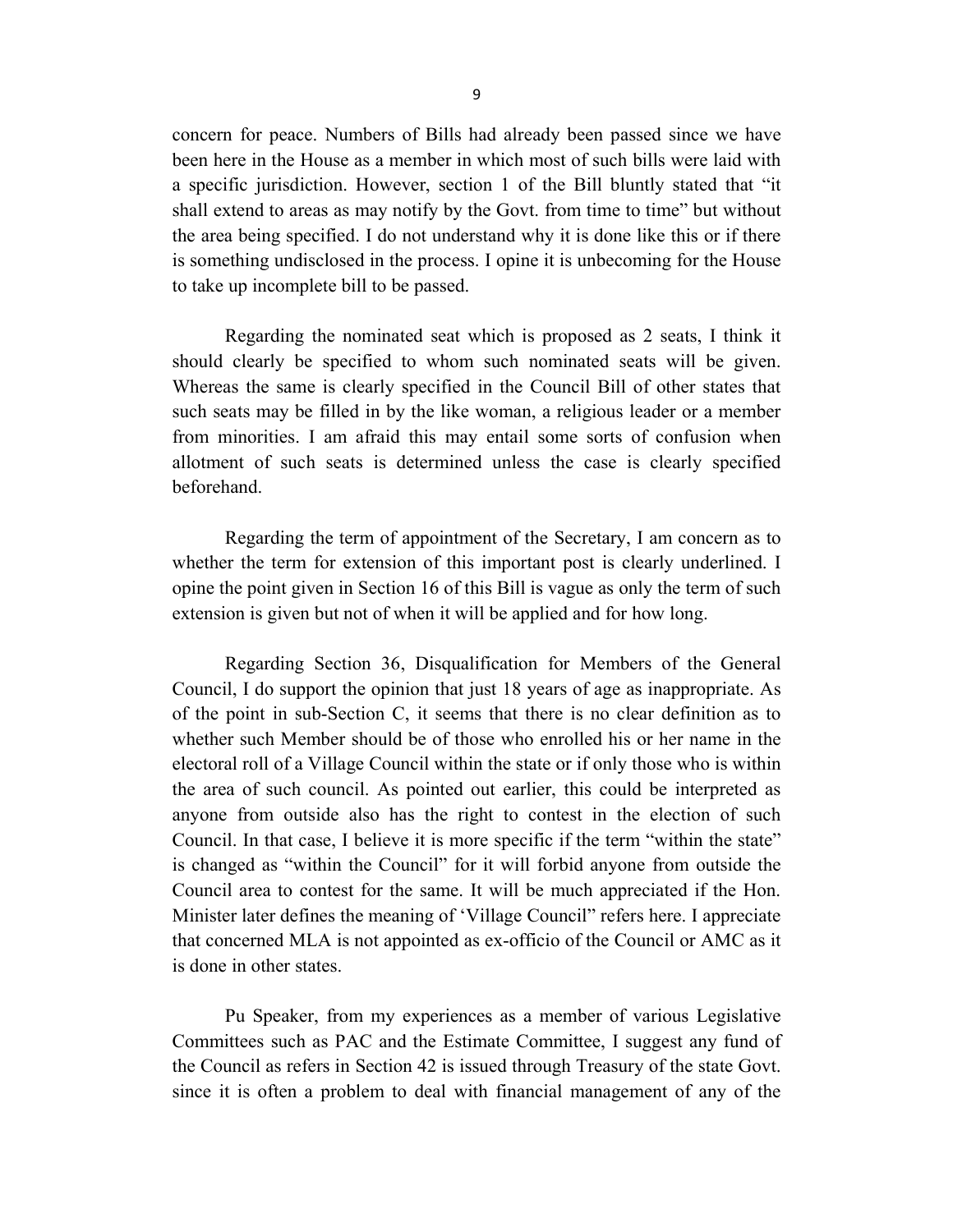autonomous body. It may as well be suggestive to provide proviso for any financial sanction which may be made to the Council to simplify the process of previewing any sanction already made.

I truly appreciate this peace settlement. However, I believe it is important for the leaders of both sides to have trust in each other so as to achieve the peace settlement in practical. If the Council is leading not as expected, I am afraid some sorts of grievances may arise.

Last, but not least, I would like to stress the need for the government to exercise any rule as it is supposed and not to pass any which we will not dare to put into practice. In this connection, it is a shame that NLUP fund for Aizawl West-I constituency is handed over to the defeated contestant and not to the elected one, Pu K. Sangthuama; we should know that it is an act of ignorance of NLUP guideline. Likewise, while discussing passing of rules which concern Sinlung Hills District Council, we should consider beforehand if it will be used in practical. I appreciate this bill and give my support so that it is passed by the House unanimously. Thank you.

**SPEAKER :** Next is, Pu Lalthanliana.

**PU LALTHANLIANA :** Being the victim of the ambush near Sakawrdai village in the process of the demand of HPC (D), I think I have known to a certain extents the hardship of achieving this peace settlement. Pu Speaker, I appreciate the decision of the government in dealing with the process and I truly support this Bill to be passed by the House.

As stated by other members, I also give my thought as to how to make restriction and demarcate the area. Regarding the quorum, it is proposed as 2/3 of the Members excluding the Chairman which means at least 10 Members out of 15 is necessary to run the Council. I opine the proposed size is too much and may therefore be reduced otherwise it is possible for the Council to cancel the committee due to shortage of quorum.

Regarding qualification of the membership of the General Council, I supposed one who has the right to vote has the right to contest in the election for this Bill defines that "registered as voter in any of the electoral rolls as defined in sub-Section 1 of Section 32 of this Act". Yet, I opine the minimum of 18 years of age is quite less and may therefore be reexamined.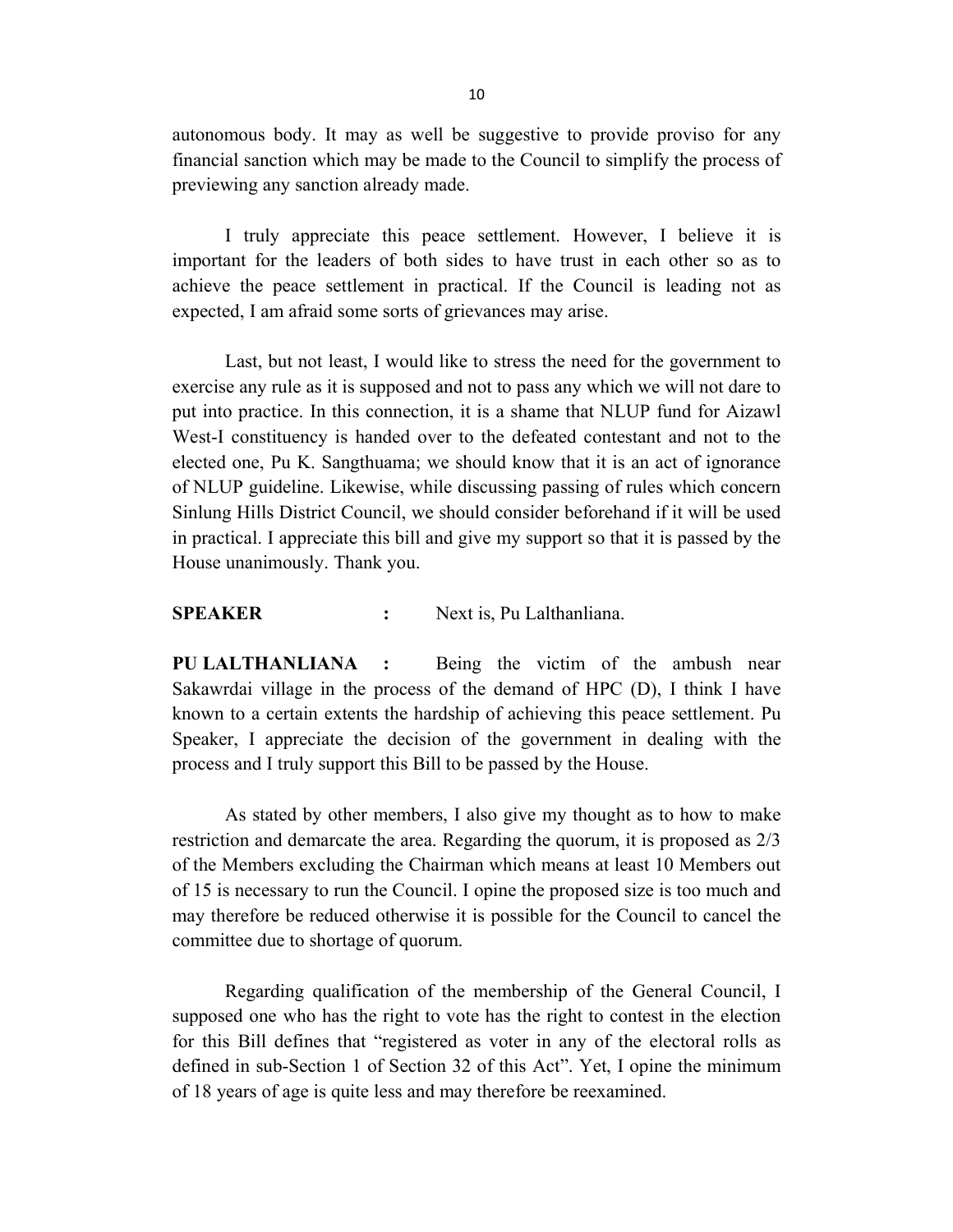Regarding the autonomy, it underlines "…within the state of Mizoram with autonomy to some extents under the state government" I opine this as a bit updated and the term 'to some extents' is not specific.

Above all, Pu Speaker, I am glad that the dreams of many concerned people has now becomes reality, and I am happy for them. So, I support for passing of this Bill. Thank you.

**SPEAKER :** Now, Pu T. Sangkunga.

**PU T. SANGKUNGA :** Pu Speaker, Peace Settlement is indeed, a great thing. It is appreciative to attain peace once again for the only remaining area in our state which is regarded as a disturbed area. I appreciate the efforts of both of the consignees such as HPC (D) and the government. As stated by the Hon. Home Minister, it is a 'give and take'. They have once demanded a Sixth scheduled status but the government find it difficult to oblige. However, they have now agreed to take offer of the District Council having its own CEM thanks to the efforts of leaders of both sides.

However, as already stated, the Constitution and Conduct of Business Rules, 2008 of Sinlung Hills Development Council underlines the minimum age for the Member as 25 years of age but it is now appears as 18 with the opportunity for anyone even outsider having their names in the electoral roll to contest in the election of their Council Members. For instance, one who has completed 18 years of age by the month of January but his name not enrolled as yet in the electoral roll also has the right to contest in the election and even the right to claim the highest post i.e. CEM. Pu Speaker, most heads of a country generally are older than 30 and thus is unbecoming for 18 years of age to head the Council. The Hon. Minister may therefore clarify the case later. I opine it is more preferable to use the previous rules of 2008.

The point which strikes my thought even before studying the detail of this Bill is absence of act for repeal and saving. After enquiring the case to the official of the Assembly Secretariat, it is learned that the previous Rules had been passed without Act. It is true that there is no act to repeal if the Sinlung Hills development Council has been running merely with Rules but without Act. However, since it is being set up by the Rule, there will be 2 rules for this concern unless we repeal the first one. Likewise, there will be 2 Rules for Sinlung Hills Development Council unless we repeal the previous one i.e.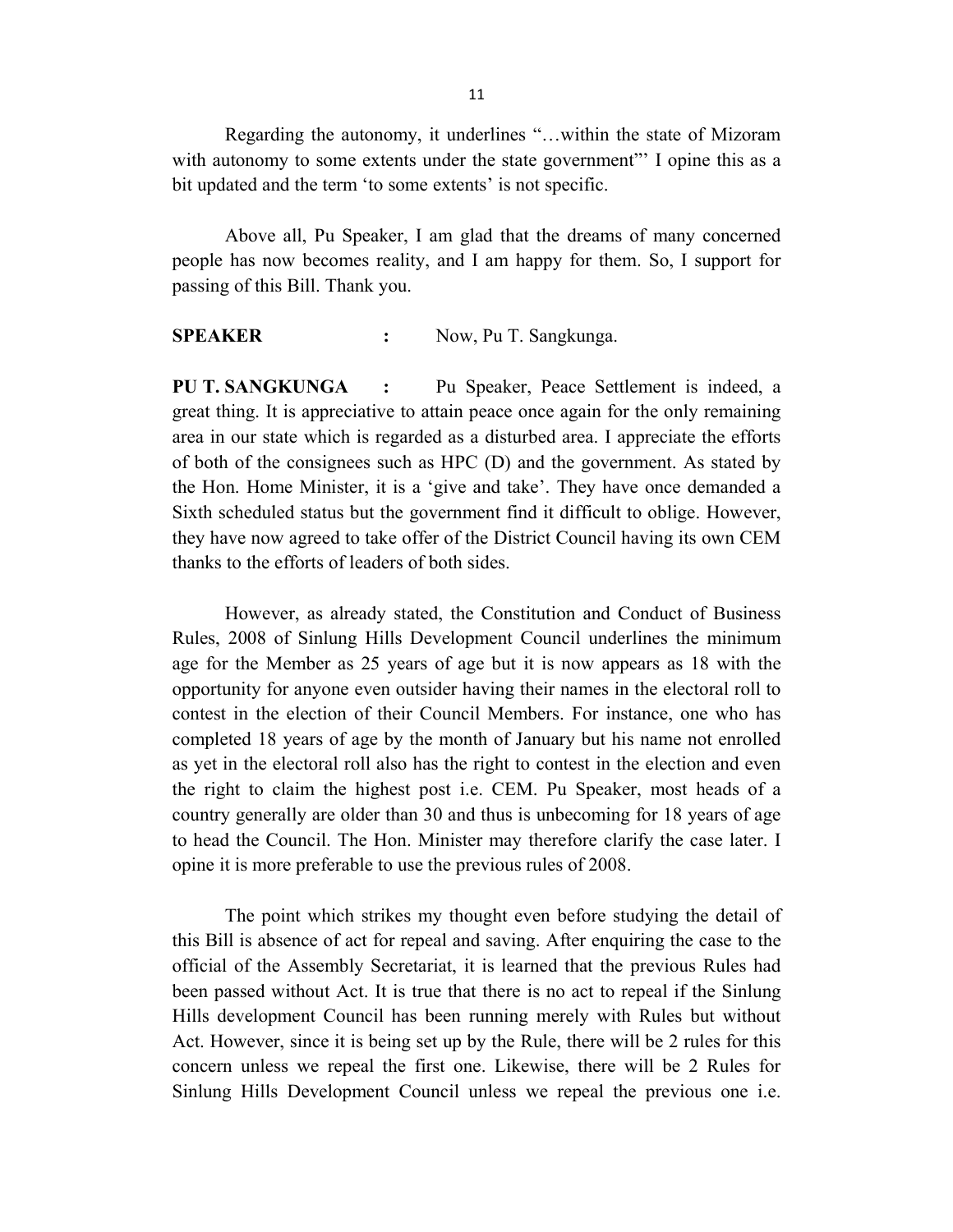Sinlung Hills Development Council/Constitution & Conducts of Business Rules, 2008. I am saying this out of concern for the need to deal this matter with utmost care.

Regarding qualification to contest in the District Council election, I opine there is the advantage and disadvantage on inclusion of outsider. By including outsider, it means there is a chance to those from another districts to contest in the said election and I think this inappropriate to those living within the given area. On the other hand, inclusion of outsider is in a way evocative for there is a chance for the people to have ideal leaders to lead the council strongly and effectively. Anyway, the best is to make restriction only for those living within the area.

It is appreciative that we are able to achieve this peace settlement despite shortage of time to deal with the case and our leaders and the officials truly deserve the credit. I support passing of Bill in the House. Thank you.

**SPEAKER :** Pu K. Lalrinthanga.

**PU K. LALRINTHANGA:** As known to us all, Pu Speaker, some of the villages within my constituency Serlui are included in the Village Council demanded area; and as a representative of this constituency, I think I am familiar with which portions need to develop and which portion does not. Thus, I think it is my concern to speak in regard to this Bill.

Mizoram had been under insurgency since 1960 and peace was achieved at last thanks to the efforts of the peace enthusiast hon. Chief Minister and other leaders. As known to us all, most of the political parties manifested Peace in Mizoram in every general election but remain ineffective until the present Chief Minister was elected for the first time in 1984. The reason is that we had no leaders who were willing to vacate their seat for the underground leaders at the cost of peace. I opine this truly is an act of sacrifice.

We now have a leader who prioritizes Peace in Mizoram. I am glad that I have also been elected as one of the three Members to represent Sinlung Hills Development Council in 2008 general election. We therefore know very well the condition of our respective constituency and that the prevailing problem is coming out of our willingness to develop our Council area. In fact, development could not be carried out as desired by the government within this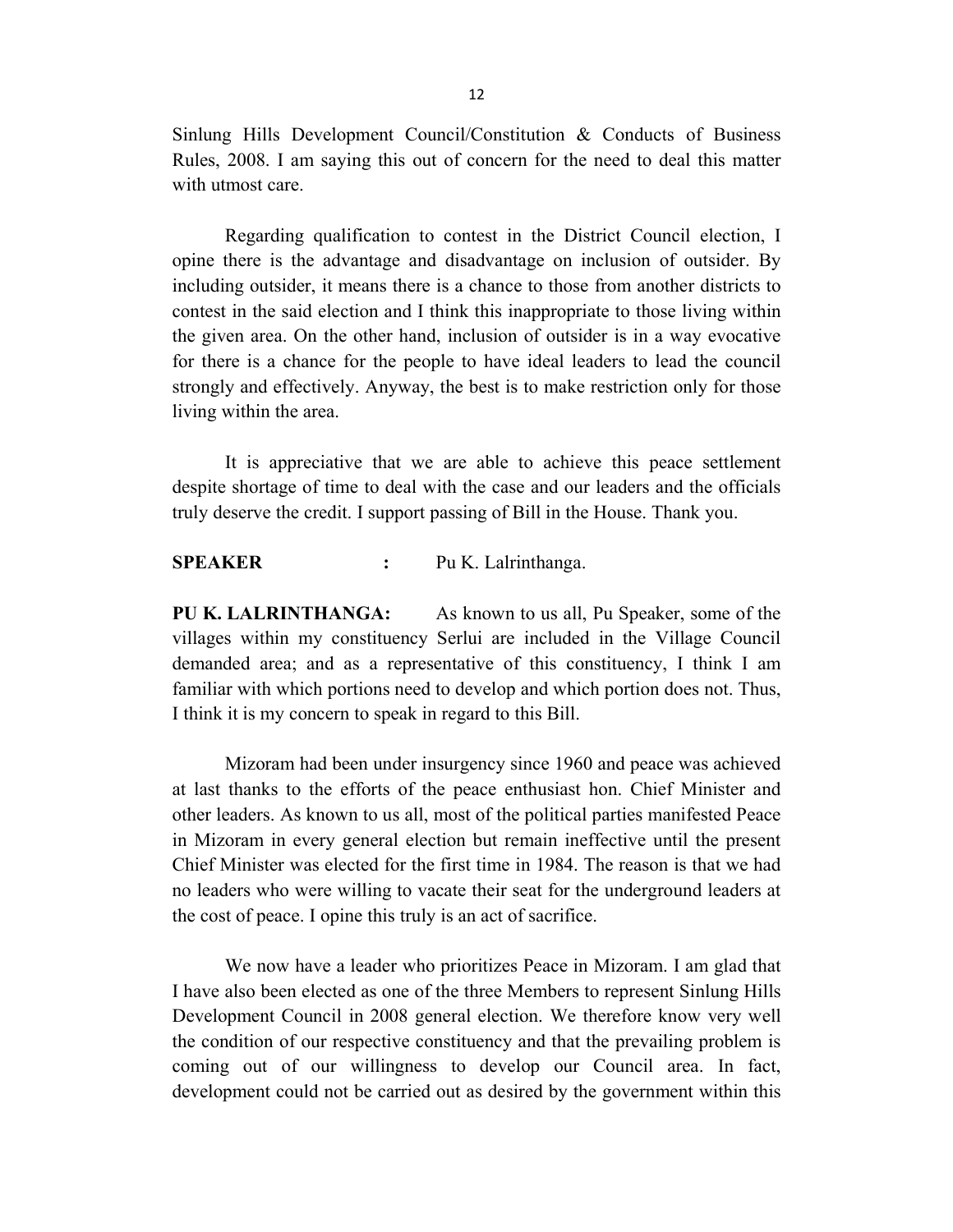Council due to the said insurgency and the concerned VC members too are deeply concerned for the problem which obstruct our development. As for now, Peace Accord is existed and insurgent group within our Council area have now surrendered themselves for peace as a result of continuous prayers of the people. I, on behalf of the Members from this Council area extend my thanks to all concerned people and anyone who has given effort for peace.

I appreciate that the Hon. Home Minister has now laid an ideal Bill concerning our Council and I do not think it is necessary to get into the details. Yet, I do not agree with the opinion of the member who spoke before me of the possibility of external involvement for authority being given to this Council since we also have numbers of qualified personality being brought up in this area to take any responsibility of our District Council.

So, I appeal to the House that the Bill be passed today and that any weak point which may be included in the Bill may be amended later as necessary. Thank you.

**SPEAKER :** Pu Ngurdingliana is next.

**Dr. NGURDINGLIANA :** As stated by a member from Serlui Constituency, Pu Speaker, 9 villages out of 24 within my constituency also are in the demanded area. Words could not express how we feel for peace settlement with HPC (D) particularly of the people along this hill.

Any of the Development Councils movement emanated for wants of development and is generally carried out with the knowledge that India is a democracy in which any people enjoy the Right to equality. I truly appreciate peace settlement with HPC (D) inspired by the 'give and take' minds which instill in our leaders who are willing to sacrifice a valuable seat to Pu Laldenga and his party for the sake of peace. Three District Councils suddenly emerges during our UT and now is the first since our statehood which comes into being thanks to our able leadership of the hon. Chief Minister. As pointed out by the hon. Home Minister, the Mover of the Resolution, I extend my thanks to all concerned people for their valuable efforts, to all churches for their continuous prayer and to all the officials without whom this will never be achieved.

I would like to make a brief explanation regarding the context of the Bill which underlines 18 years of age and restriction for outsiders to contest in the election.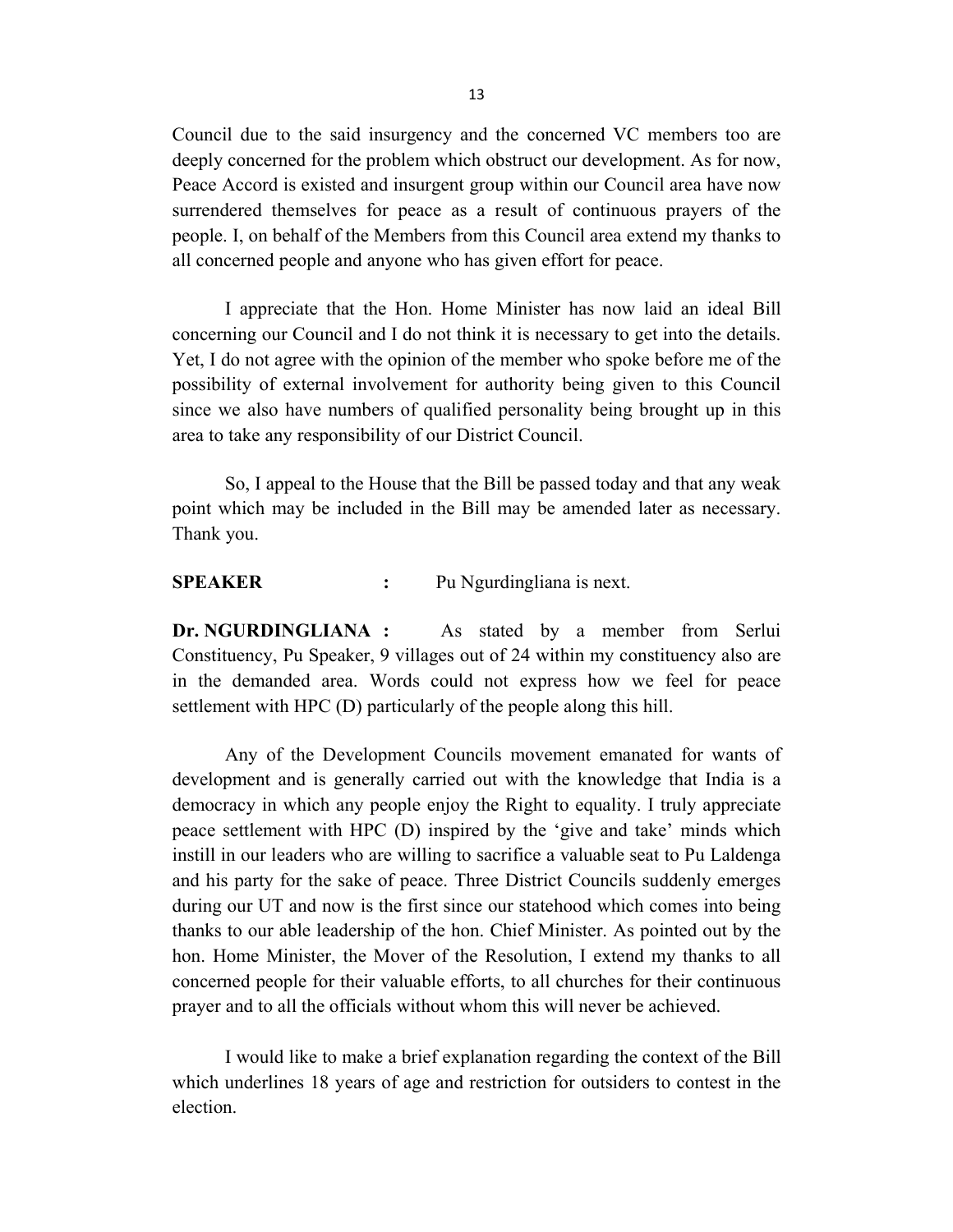The Constitution of India which is said to be the most exhaustive constitution in the world covering the Union List, State List and Concurrent List further provides a special provision for tribal area. As in Lok Sabha, Rajya Sabha and MLA, this provision underlines the eligible age to contest in the election of MLC which is 30. Apart from this, the Constitution underlines the eligible age under all other Articles such as Municipal, Panchayat, Village Council etc. as 21 years of age. However, in the case of those under the Sixth schedule, it is 18 having the right to vote; yet, there is none of 18 years of age. Considering our situation, I agree with 18 for democracy concerns equality. As of having at least 3 nominated seats, I support the suggestion of a member from Tuivawl Constituency. Regarding appointment of concerned MLA as exofficio, I do not think it is necessary for we will have Executive Officer of Joint Secretary level.

Lastly, Pu Speaker, I appeal to all the Members to unanimously vote in favour of "The Sinlung Hills Council Bill, 2018" so that it is passed in the House. Thank you.

**SPEAKER :** Now, Pu K. Sangthuama.

**PU K. SANGTHUAMA :** Pu Speaker, demarcation of the area here in the Bill is hardly appropriate or if the government has any other plan in this regard, it may be clarified later. Obviously there will be some disputes as soon as the area is demarcated and will not be an easy task to resolve such problem in case both sides are not willing to surrender in the decision of the authority. The best is to pass this bill as it is and any problem which may entail be resolved as necessary when the time comes.

Pu Speaker, I also agree with the proposed term of the Secretary which is 3 years; regarding the incumbent, I think MCS officer will be more appropriate to fill up the post of the Secretary and the same may also be done to the 3 Autonomous District Councils to improve their administration. Apart from this, partiality tends to evolve if appointment is made as per the choice of the ministry which may later hamper the administration.

This bill further underlines extension of the term of the Secretary by 3 years which in my opinion is a bit liberal; I think it is more appropriate if it is not less than 2 years. Regarding collection of taxes, it is necessary to deal with the case very carefully for any property should be dealt and classified as the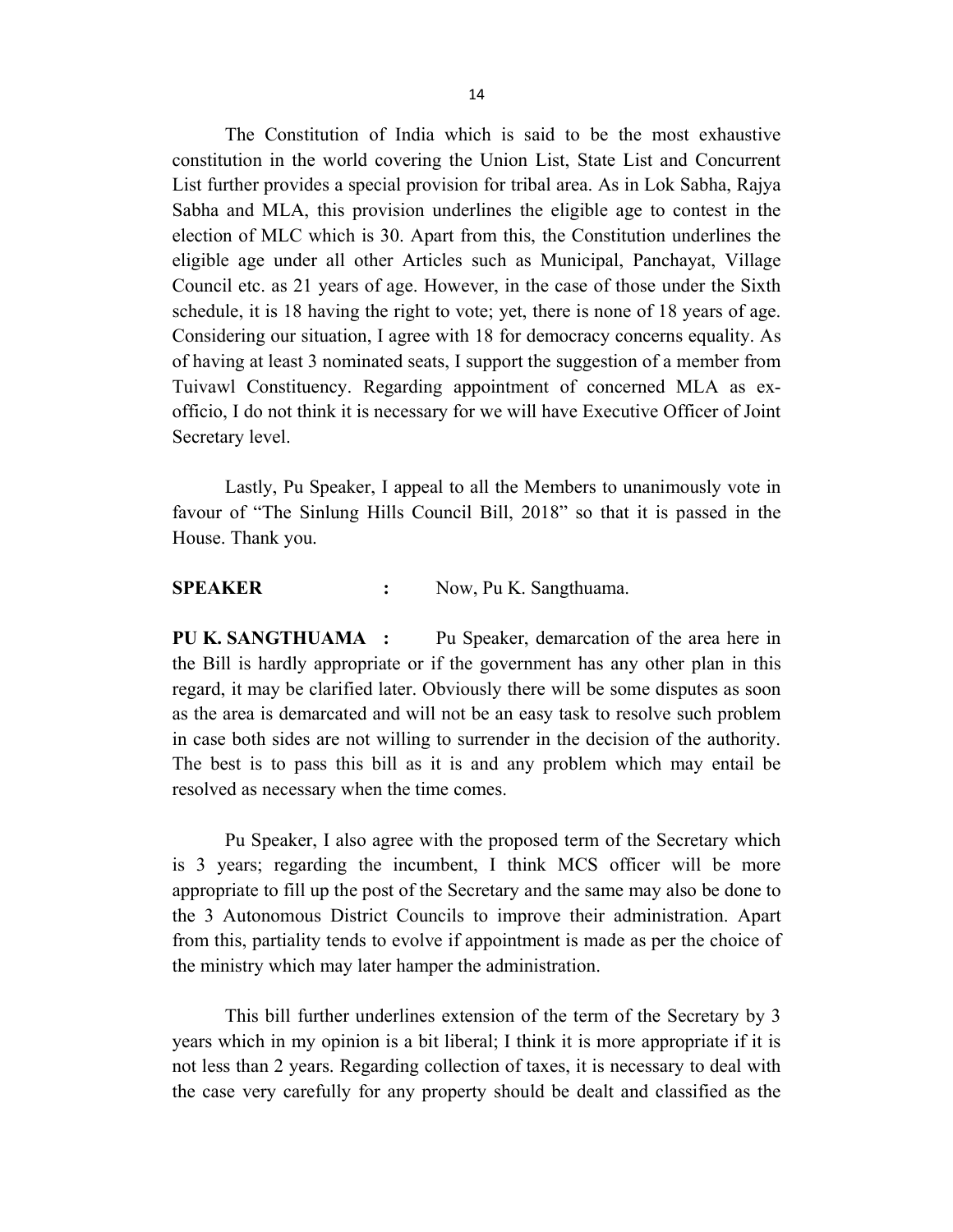like movable and immovable properties and allotment of land will be placed under the jurisdiction of the district council. I opine we only narrow down the extent of our land by giving full authority to the district council where as allotment of land to none from outside will hardly be made. As such is the case, it is important for us to deal with the matter cautiously and very carefully. Regarding 18 years as the minimum age for the Counselor, I also find this less mature to take responsibility of the member. Thus, it is wise if it is made at least 21 years of age.

Regarding another qualification to contest in the election of the District council, I would like state as an instance that I might have also been elected as Member of any of the Autonomous District Councils if given a chance and enough effort being made. But such Autonomous Councils have made their own rules to safeguard themselves and prevent outsiders from contesting in such election and that only of person within the area is eligible. It is not possible to mention as to whether such system is good or not but the case need careful consideration.

As of administration, budget and financial management of this Council, no clear-cut definition is given yet may be amended later in their Session and with the approval of the State government. This Council could not be given the same status as of the 3 Autonomous District Councils, it may be important to make amendment to the extent that its power is enhanced for smooth functioning. It will have its own CEM and EM's yet less power than the Autonomous District Council where as the next step for them is the Autonomous District Council status, if approved by the Central and the State Government.

It is a fact that we all wants power as my party too was striving for Independent Mizoram for long 2 decades though many claims we were not. In this connection, I would also like to beg the House Leader not to repeat such allegation which often hurt our sentiment. The HPC too has now demanded Autonomous District Council but could not be fulfilled by the State Govt. as yet for it requires approval of the Central; this is how it goes and we must accept it. None can foretell whether or not it will be achieved someday as demand for the same may go on and on which is the ways of the world. As this is the case, it is of utmost important for the state government to prioritize equality of all the minorities within our state so that we all live peacefully in our respective areas.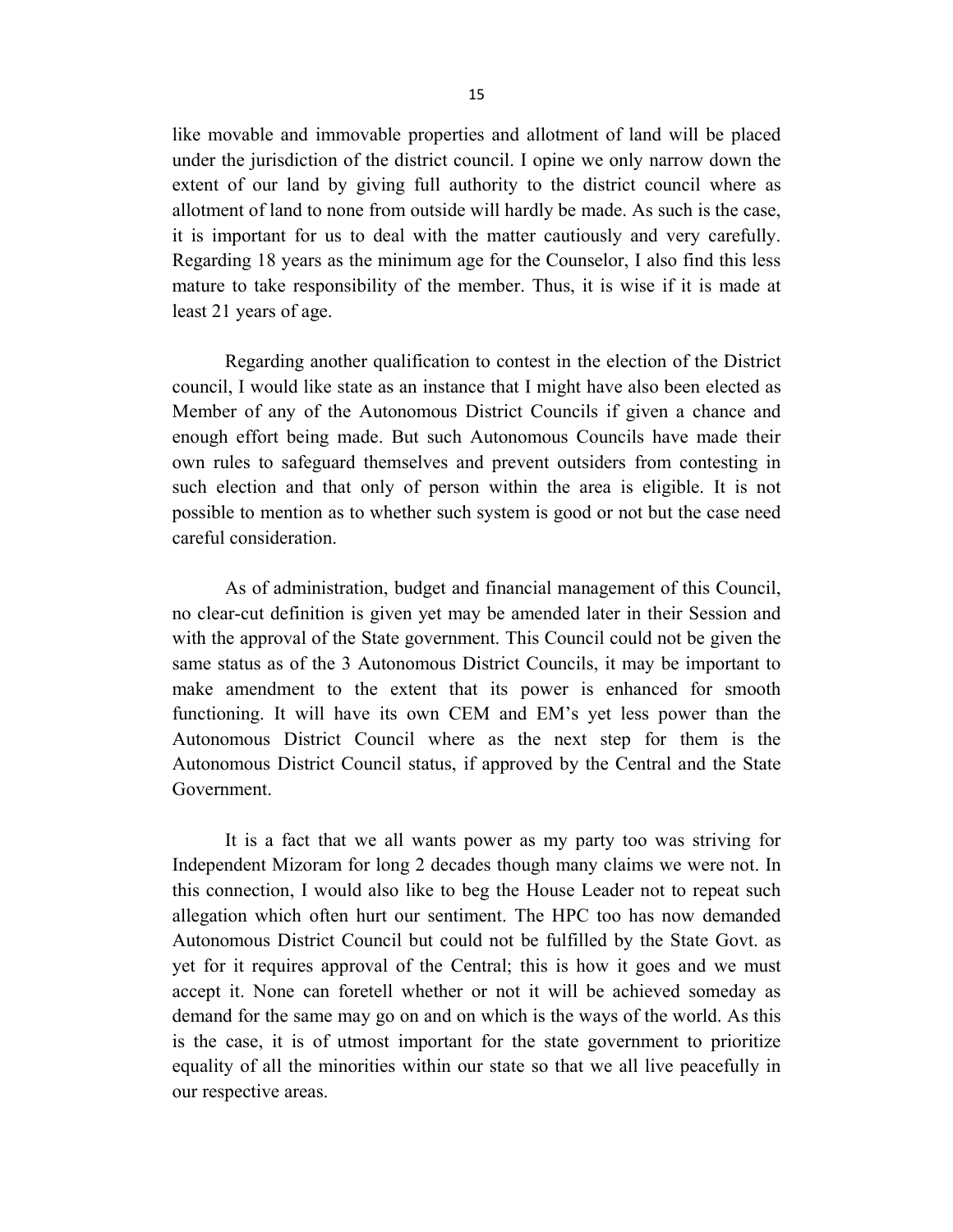As known to us all, Pu Speaker, it is difficult to resolve any problem unless peace and the Hon. Chief Minister too deserve much credit in the process of our peace settlement. It is a fact that the whole people of Mizoram yearned for peace all those times before 1986 as even many students had even observed hunger strike and all the churches prayed continuously for wants of peace. As a result, it is grateful that we are now able to live in a peaceful state. Much as well, it is delightful that we are now able to resolve peace settlement with HPC (D) regarding their demand for a separate District Council. But what is important for the government is to carefully determine what is good and what is not in dealing with such matter.

Speaking of District Council, Pu Speaker, I used to think if it is suggestive to set up a strong District Council with strong DC administration in the Bangladesh border area of Lunglei District so as to encounter infiltration of the Chakmas from outside effectively. I am not sure such idea is best for us but we may use our thought in that direction as well. (SPEAKER: You have spent up your time already.)

Lastly, it is my desire that this bill is unanimously passed by the House and I support for that. Thank you.

### **DEPUTY SPEAKER :** Next, Pu B.D. Chakma.

**PU B.D. CHAKMA :** Pu Dy. Speaker, thank you. In sub-Section 2 of Section 7, the wording 'provided that such registration…..' in which the word '*registration*' obviously is a patent error and may be changed as '*resignation*'. Again, in Section 42, sub-number (b) Power to make rules, regulation, election of members, there is another patent error in the sentence 'The appointment of Returning Officers, Presiding Officers and Ruling officers' in which the term 'Ruling Officers' should be changed as 'Polling Officers'*.*

Being CEM and EM of CADC in the previous terms, I would like to mention regarding the appointment of the Secretary. As underlines in sub-Section 5 of Section 16, the term of appointment of the Secretary is for a period of 3 years but may be extended by the government in consultation with the Chief Minister. I believe it is appropriate to put the said appointment in the hands of the Executive Council as some sorts of difference tend to exist if the Secretary is not of the choice of the Executive Council. So, I opine it is preferable that the senior most Jt. Secretary is recommended by the Executive to fill up the post without mentioning term like 3 years term or else.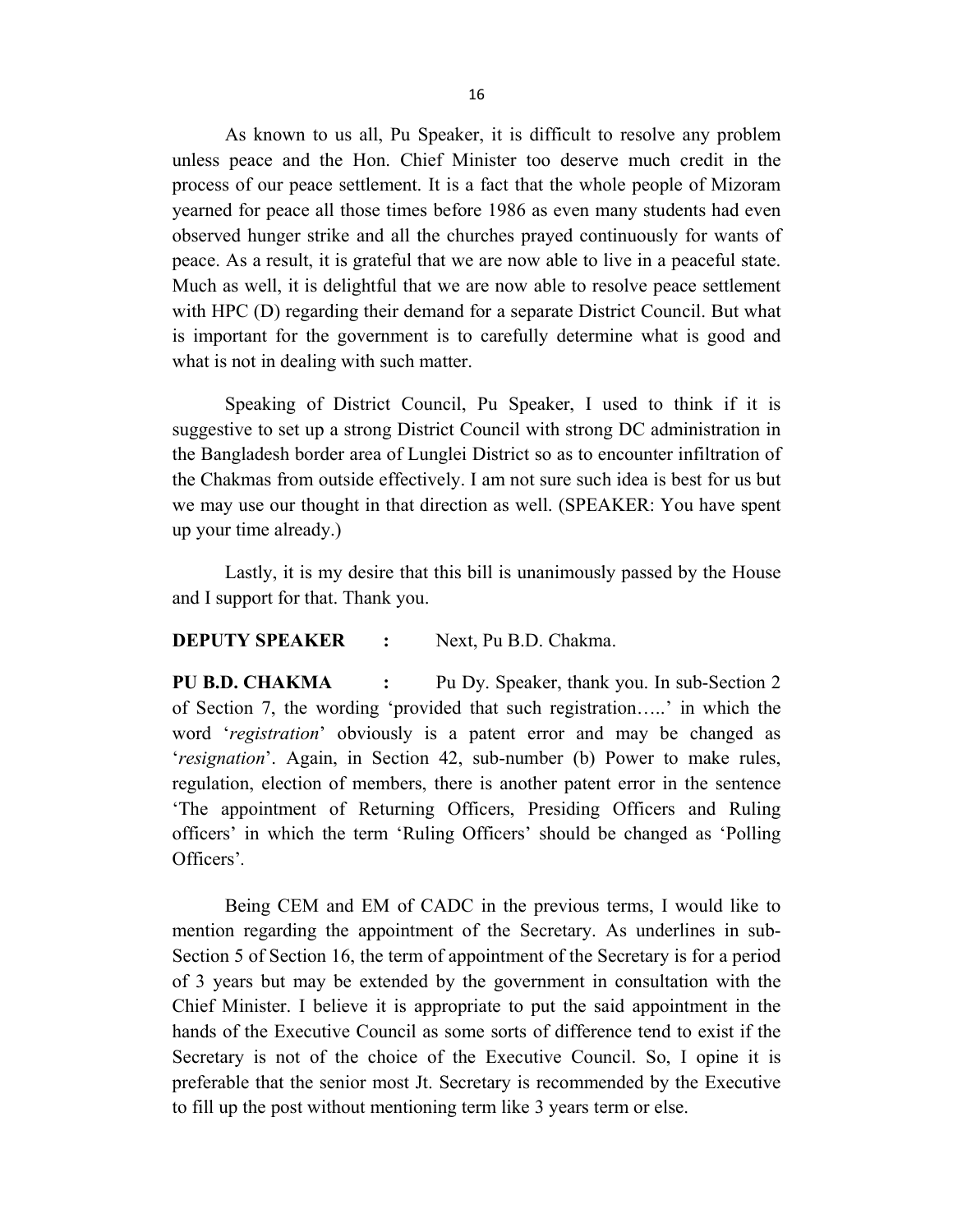Regarding the minimum age for the Counselor, I also opine 18 years of age is less to take such responsibility but should attain at least 21 or 25 years of age. Then, I express my support for this Bill, Pu Dy. Speaker. Thank you.

#### **DEPUTY SPEAKER :** Next, Pu T.T. Zothansanga.

**PU T.T. ZOTHANSANGA:** Thank you, Pu Dy. Speaker. I am glad that peace settlement is once again accomplished under the Congress party ruling Ministry. The Congress party could now be acknowledged as a symbol of Peace and I appreciate it deeply.

Coming now to the point, sub-number 2 of section 18 of this Bill, it indicates that the General Council will summon a meeting at least once in every three months to monitor progress and implementation of the allotment of the work executed by the development of the State Govt. I find this appreciative. At the same time, I would like to mention that the Council itself may formulate, execute, examine and monitor the scheme in a minimal way but it seems no authority is there to check their performances to that effect. As such is the case, I am afraid the problem is intensified in the absence of monitoring authority. Thus, such Council will need assistance of the state government to monitor their performances.

As of this Bill, Pu Dy. Speaker, I find it quite appreciative and it may also be given in other areas as well. Yet, it needs careful manipulation in such a way not to leave the work unaccomplished. I congratulate the people of Hmar for that; and it is important for them to know that we are only beginning yet the first goal is being achieved. What occupies my mind in the mean time is if the government is heeding the demand of only those who deliberately pressurize the government. It is a fact that there are certain groups within my constituency as well demanding a separate area such as PTC and SDC. The situation is under control but their demand remains unprocessed which in a way indicate that only the obedient tend to lose. Since such people are anxiously waiting for the government to upgrade their status, I appeal to the House that the Govt. may as well concern with the demand for Sialkal Range Development Council to evade some sorts of pressure in the process.

So far, this bill is good; yet, we may find some points of weakness if we insist to. After using the bill in practical, then we will find which portion needs amendment and will be amended as necessary later on. I truly appreciate the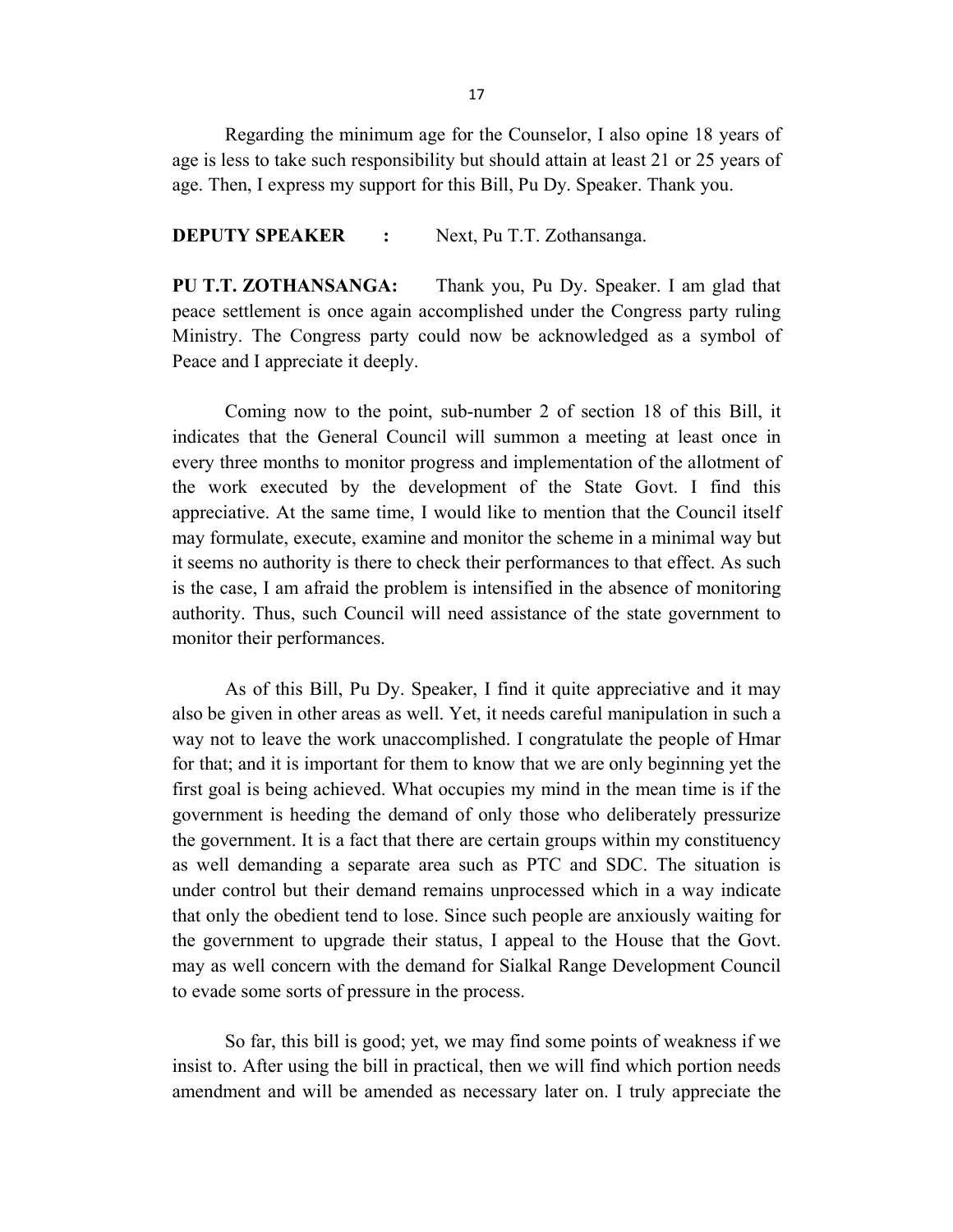efforts made by the hon. Home Minister to achieve peace in our state; and, I support passing of the Bill. Thank you.

**DEPUTY SPEAKER :** Your time is well-spent. Next is, Pu Lalruatkima.

**PU LALRUATKIMA :** Pu Dy. Speaker, I am glad for giving me an opportunity to express my opinion in regard to the Bill which concern Sinlung Hills Development Council moved by the Hon. Home Minister. As known to us all, this bill has been moved in pursuance of the Memorandum of Settlement between the government of Mizoram and Hmar People's Convention Democratic of  $2<sup>nd</sup>$  April, 2018. Likewise, Pu Dy. Speaker, the Memorandum of Settlement between the government of Mizoram and Hmar People's Convention had also been concluded in  $27<sup>th</sup>$  July, 1994 and we have all seen as to whether it is achieved or not.

The Mover of this Bill has made the detail explanation by highlighting their Demand for the Autonomous District Council under the  $6<sup>th</sup>$  Schedule. It is appreciated that we are now able to conclude the agreement as Sinlung Hills Council.

As known to us all, most the agreements being existed take a long and hurdle process where as the actual achievement depends on the consignees. There are many reasons for failure of the previous Memorandum of Settlement of 1994 and at the same time, we have "The Sinlung Hills Development Council Election Rules, 2008" and "The Mizoram Election to Sinlung Hills Development Council Rules, 2017" to repeal the same. When this Bill becomes Act, we will have Rule to that effect which may be amended as necessary from time to time.

While discussing this Bill, what occupies my thought is which department is best to administer the Sinlung Hills Council. If it remains under the maintenance of Home Deptt., will it be a problem in the long run as when the need to make amendment in the process of allocation of financial business? Since it concern administrative matter, I think it is more appropriate to place the maintenance under the General Administration Deptt.

It is appreciated that we now achieved peace settlement but I am afraid the memorandum is signed only with one of the three Commands of this group.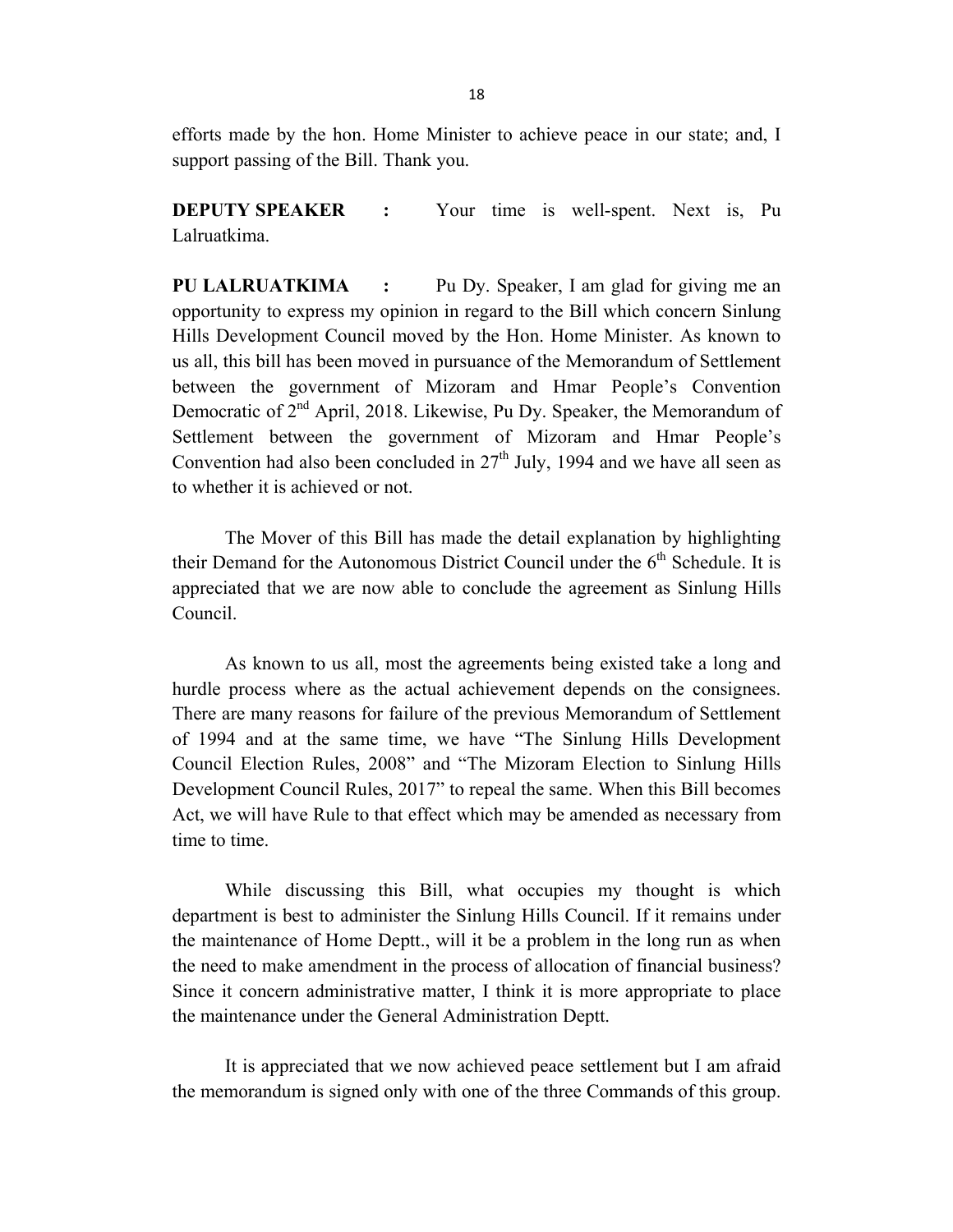To enlighten the people of the actual condition, the Hon. Home Minister may later clarify if all such 3 Commands are ready to surrender their arms to the Government of Mizoram.

Regarding "the Electoral Roll of the Village Council" which also is underlines in Section 32 of this Bill, my understanding is that anyone who is included in the Executive Council should have his name registered in the Village Council Electoral Roll and so by any voters in the interim Executive Council of transitional period. Whereas considering the proposed members, they do not seem to have registered their name in the Village Council Roll but only in the Local Council Roll. Pu Dy. Speaker, I suggest the names of such persons may be registered in the Village Council Roll as well otherwise we will be defeated in court case.

Pu Dy. Speaker, another reason for the necessity to deal the Village Council Roll with utmost care is that there are numbers of non-mizos and nontribals within the demand area and is thus possible that we only open the chance to such people to contest in the election. It is therefore necessary to include in 'the Right to Vote' or in 'Disqualification for Membership of the Executive Council' that one should be of scheduled tribe as we all knows that it is no longer safe merely with the Village Council Roll.

The Disqualification of Members of Section 36 further underlines the condition that "… is less than 18 years of age on such date as may be fixed by the Government or" which I believe is double as it is already seen in the Qualification of Section 35.

Regarding Section 48, "Protection of the right of the non-tribal and other ethnic groups", I believe it also covers safety of the ethnic group of non-tribal within Chalfilh Constituency. I think it is also necessary to include those Paihte of our fellow Mizos in Section 52 which underlines Customary Laws and Procedure of Hmar Community.

Pu Dy. Speaker, peace is indeed valuable as it is also highly regarded throughout the world; yet, the result depends on the government, the people and the consignees. While this is the case, it is a common practice of some parties to take political advantage on such achievement. Anyway, it is important for the government to take full responsible of any step which is taken so far for peace for Sinlung Hills so that the area blanketed by dense problem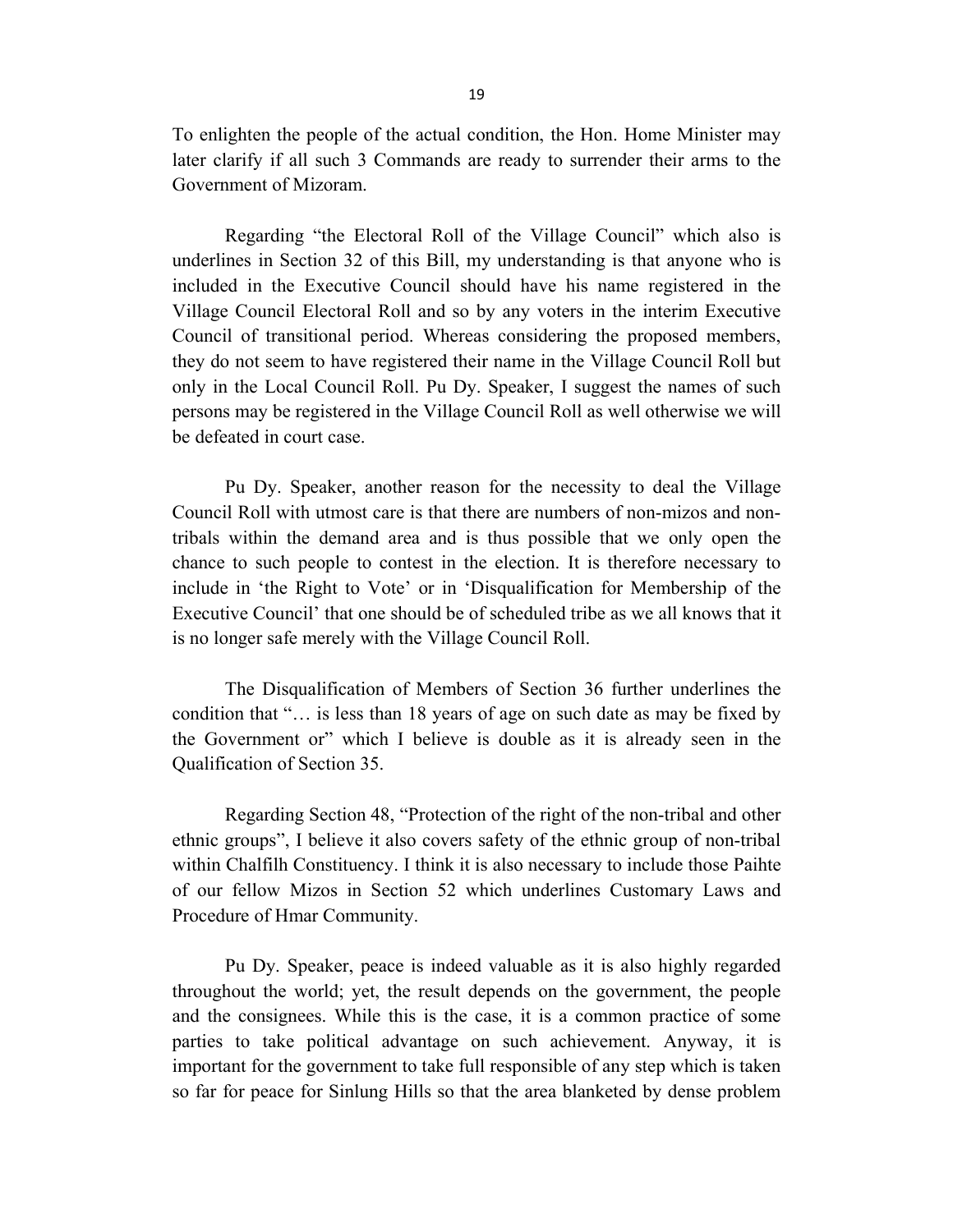will then be able to enjoy a shiny atmosphere. Thank you.

**DEPUTY SPEAKER :** We will now have a recess, and we will resume our discussion at 2:00 PM.

### **2:00 PM**

**DEPUTY SPEAKER :** To continue with our discussion, let me call upon Dr. K. Beichhua.

**Dr. K. BEICHHUA :** Pu Dy. Speaker, today is a remarkable day not only for the people of Hmar but for the entire Mizoram. Coming across Preamble to the Constitution, the term 'with autonomy to some extends' occupies my thought as to how far such authority will be effective and that it will be different from state to state. I think it is important to consider this portion very carefully. Is it appropriate to establish the Council without a specific delimitation of the area? If there is no specified area of the council, it may become a problem in the future. This is regarding Section 30 sub-section (2).

Regarding Section 35, qualification for membership of General Council, the lower age limit which is 18 years of age seems too much. I also opine the patent error mentioned by the Hon. Home Minister needs amendment.

Regarding Section 59, Power to make rules, does it mean that all the rules will be made by the state assembly without consulting the council? I consider this is quite questionable. Fixing of the term of the Secretary at three years also seems inappropriate.

Lastly, I congratulate the people of the new District Council. I hope this new District Council will bring development and prosperity to the people. Thank you, Pu Deputy Speaker.

**DEPUTY SPEAKER :** Pu Vanlalzawma.

**PU VANLALZAWMA :** Thank you, Pu Deputy Speaker. I am glad to participate in the discussion of Sinlung Hills Development Council Bill, 2018. In connection, what came to my mind is the memorandum of settlement signed on 27.7.1994. A memorandum similar to this one had been signed but was not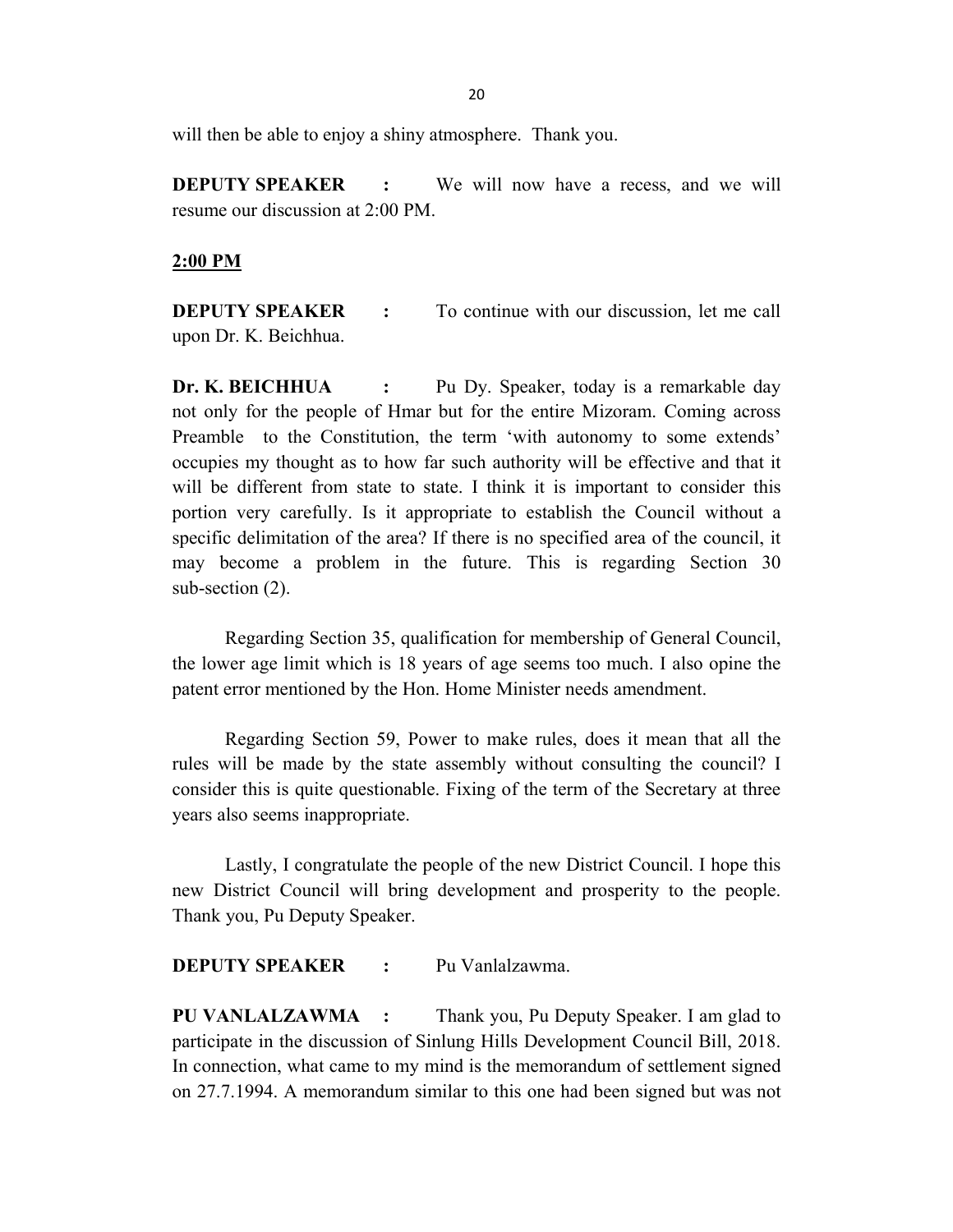successful. I found this failure to be more responsible to the government. It is the same in case of Mizoram Peace Accord also. I am worried that this memorandum will also be a failure due to unaccomplished responsibility in the part of the government.

Besides, I opined that election of its own government is a must for this council. There used to be huge different if the authority is elected for their own. Regarding Term of office of General Council, it is said that the term shall be five years from the first meeting as appointed by the Government. This may create huge difference in the term. In case the council could not meet for an extended period after its formation, it seems the term will be prolonged to a great extent. This needs further consideration.

Regarding quorum of the Council, it is proposed at 2/3 of the members. However, there is a chance that the council could not function in case oppositions do not want to participate in case they have more than one third of the members. This also needs to be considered. Thank you, Pu Speaker for giving me the precious time.

**SPEAKER :** Let us now call upon the Hon. Chief Minister before the Hon. Minister concerned takes his time.

**PU LAL THANHAWLA, CHIEF MINISTER:** Thank you, Pu Speaker. Firstly, regarding the agreement of 1994, it is the will of the government that no one from outside the area should interfere in the discussion but there are many foul plays from outside. The weapons surrendered also are not the actual weapons used by them. Even after the agreement, they have discord among themselves and they could not even held election. The agreement this time is quite different from the one in 1994. We witnessed trust and honesty from both parties this time and the persons involved are also quite respectable.

Besides, there is a problem that when some police personnel are posted in border areas, it is considered as a kind of punitive posting. This mindset needs to be changed. This is very important to check infiltration from outside the state.

In this connection, there are allegation about the leaders and members of the insurgency. However, it is obvious that many of them are fully sacrificed for their cause. It is my firm opinion that the issue of insurgency should not be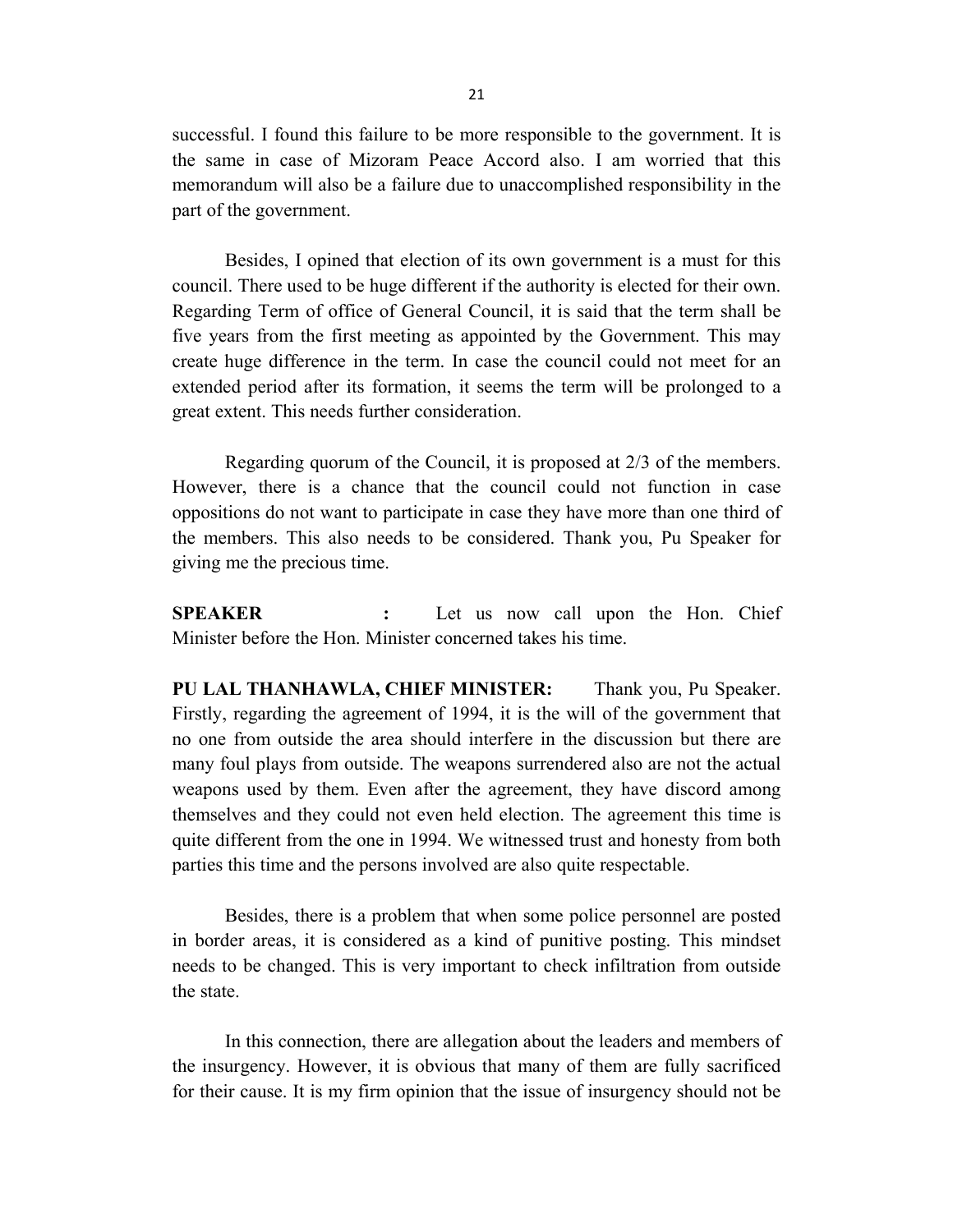used for a matter of blame game. I never doubted even once that the members of Mizo insurgents are pure patriots; the problem is on the political leadership. I do respect the sacrifices and sufferings offered by them for this state. This is the reason why memorial place is constructed for the same. Thank you, Pu Speaker for letting me expresses my opinions.

**SPEAKER :** Let us now call upon the Hon. Minister, Pu R. Lalzirliana, owner of the bill to wind up the discussion and beg the House to pass the Bill.

**PU R. LALZIRLIANA, MINISTER:** Thank you, Pu Speaker. First of all, I would like to thank all the members who take part in the discussion of "The Sinlung Hills Bill, 2018".

Regarding the eligible age for election to member of the council as mentioned by Pu Lalthanliana, it is our privilege to amend the contents of the bill. If we regarded the mentioned age too young, it may be amended to 25 years or 21 years or so.

Regarding the tenure of the Secretary, it means that if he attain the age prescribed for retirement, his tenure as a Secretary needs not to be extended. Besides, regarding the Power and Function of Sinlung Hills Council, it is said in the act that their expenditures will be audited by CAG. There is no possibility for misuse of money. Similarly, it is also clearly stated in Section 35 that the candidate for should be enrolled as a voter within the council area. There will be no chance for outsiders to candidate in the election of the council. Regarding the nominated seats also, it is fixed at two members at present which may be amended in the future if necessary.

It is said that there are two parties under the HPC (D) organization. The government entered into agreement with the terms which could only be fulfilled. I would also like to state that the government welcomes any party who could accept this agreement.

Regarding the area and boundary of the council, this is an important matter and we are also aware of it also. It is not included in the act as it may be different after it is being finalized. Regarding funding for the council, it will be funded from the state fund and they may avail additional fund from other sources through the government departments as normal procedure. There is